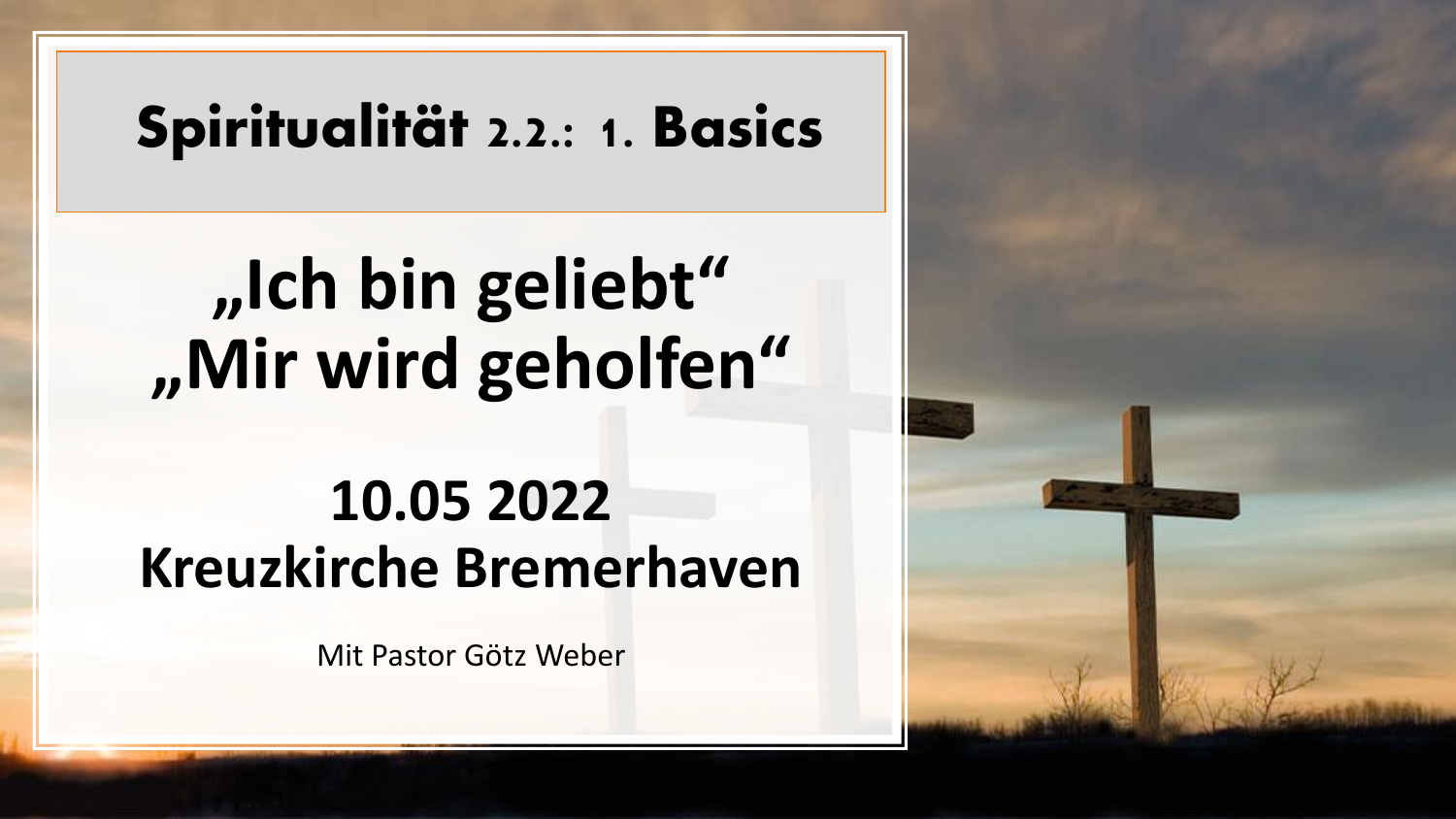**External and internal insecurities are part of my life. That is why I am looking for something that holds and supports me.** 

# **Spiritualität 1: Basics: Ich bin geliebt 1**

**Zu meinem Leben gehören äußere und innere Unsicherheiten. Deshalb suche ich nach dem, was mich hält und trägt.** 

$$
1 - 1 - 1
$$
   
\n
$$
2 - 1 - 1
$$
   
\n
$$
3 - 1 - 1
$$
   
\n
$$
4 - 1 - 1
$$
   
\n
$$
4 - 1 - 1
$$
   
\n
$$
5 - 1 - 1
$$
   
\n
$$
6 - 1 - 1
$$
   
\n
$$
6 - 1 - 1
$$
   
\n
$$
1 - 1 - 1
$$
   
\n
$$
1 - 1 - 1
$$
   
\n
$$
1 - 1 - 1
$$
   
\n
$$
1 - 1 - 1
$$
   
\n
$$
1 - 1 - 1
$$
   
\n
$$
1 - 1 - 1
$$
   
\n
$$
1 - 1 - 1
$$
   
\n
$$
1 - 1 - 1
$$
   
\n
$$
1 - 1 - 1
$$
   
\n
$$
1 - 1 - 1
$$
   
\n
$$
1 - 1 - 1
$$
   
\n
$$
1 - 1 - 1
$$
   
\n
$$
1 - 1 - 1
$$
   
\n
$$
1 - 1 - 1
$$
   
\n
$$
1 - 1 - 1
$$
   
\n
$$
1 - 1 - 1
$$
   
\n
$$
1 - 1 - 1
$$
   
\n
$$
1 - 1 - 1
$$
   
\n
$$
1 - 1 - 1
$$
   
\n
$$
1 - 1 - 1
$$
   
\n
$$
1 - 1 - 1
$$
   
\n
$$
1 - 1 - 1
$$
   
\n
$$
1 - 1 - 1
$$
   
\n
$$
1 - 1 - 1
$$
   
\n
$$
1 - 1 - 1
$$
   
\n
$$
1 - 1 - 1
$$
   
\n
$$
1 - 1 - 1
$$
   
\n
$$
1 - 1 - 1
$$
   
\n
$$
1 - 1 - 1
$$
   
\n
$$
1 - 1 - 1
$$
   
\n<math display="</math>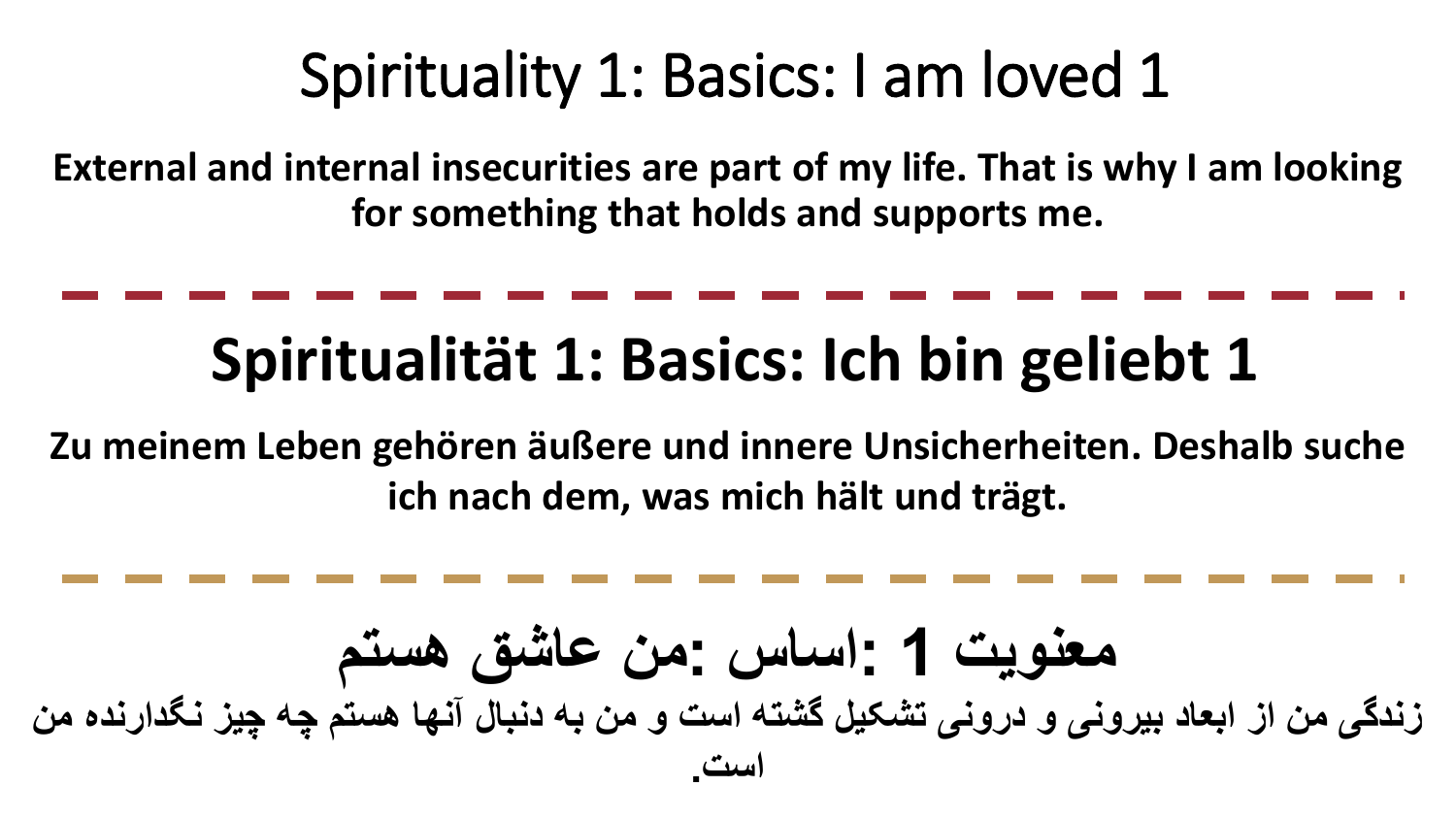**What is the reason for my life? Who holds everything together? What is at the beginning, in the middle and at the end?** 

### **Spiritualität 1: Basics: Ich bin geliebt 2**

**Was ist der Grund meines Lebens? Wer hält alles zusammen? Was ist am Anfang, in der Mitte und am Ziel?** 

$$
--
$$
 
$$
--
$$
 
$$
--
$$
 
$$
--
$$
 
$$
--
$$
 
$$
--
$$
 
$$
--
$$
 
$$
--
$$
 
$$
--
$$
 
$$
--
$$
 
$$
--
$$
 
$$
--
$$
 
$$
--
$$
 
$$
--
$$
 
$$
--
$$
 
$$
--
$$
 
$$
--
$$
 
$$
--
$$
 
$$
--
$$
 
$$
--
$$
 
$$
--
$$
 
$$
--
$$
 
$$
--
$$
 
$$
--
$$
 
$$
--
$$
 
$$
--
$$
 
$$
--
$$
 
$$
--
$$
 
$$
--
$$
 
$$
--
$$
 
$$
--
$$
 
$$
--
$$
 
$$
--
$$
 
$$
--
$$
 
$$
--
$$
 
$$
--
$$
 
$$
--
$$
 
$$
--
$$
 
$$
--
$$
 
$$
--
$$
 
$$
--
$$
 
$$
--
$$
 
$$
--
$$
 
$$
--
$$
 
$$
--
$$
 
$$
--
$$
 
$$
--
$$
 
$$
--
$$
 
$$
--
$$
 
$$
--
$$
 
$$
--
$$
 
$$
--
$$
 
$$
--
$$
 
$$
--
$$
 
$$
--
$$
 
$$
--
$$
 
$$
--
$$
 
$$
--
$$
 
$$
--
$$
 
$$
--
$$
 
$$
--
$$
 
$$
--
$$
 
$$
--
$$
 
$$
--
$$
 
$$
--
$$
 
$$
--
$$
 
$$
--
$$
 
$$
--
$$
 
$$
--
$$
 
$$
--
$$
 
$$
--
$$
 
$$
--
$$
 
$$
--
$$
 
$$
--
$$
 
$$
--
$$
 
$$
--
$$
 <math display="</math>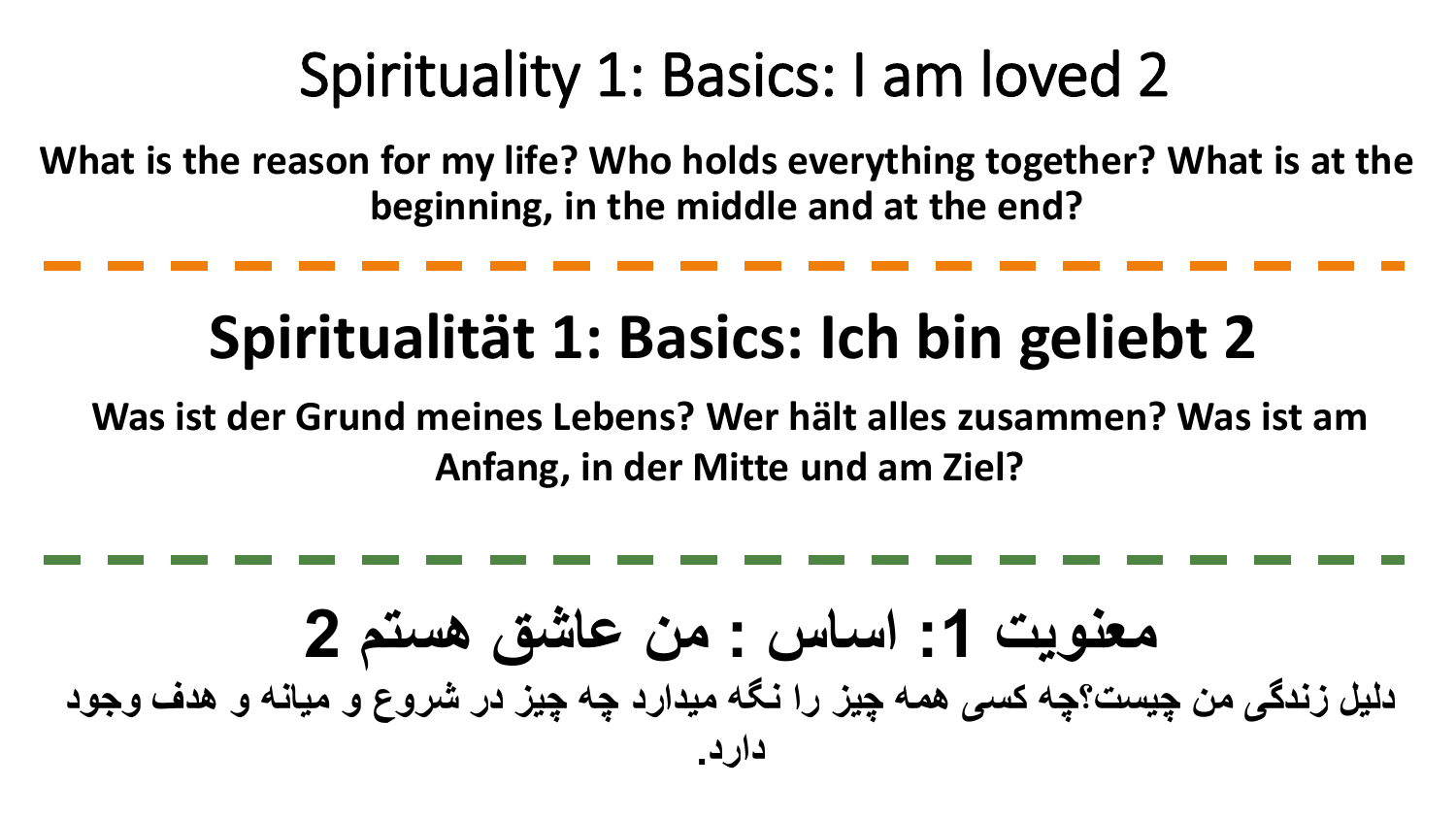**The New Testament states:** 

**"God is love." (1 John 4:8b)**

## **Spiritualität 1: Basics: Ich bin geliebt 3**

**Das Neue Testament sagt: "Gott ist Liebe." (1. Johannes 4,8b)**

**معنویت 1 :اساس : من عاشق هستم 3 عهد جدید میگوید.خدا عشق است اول )یوحنا 4و8 ب(**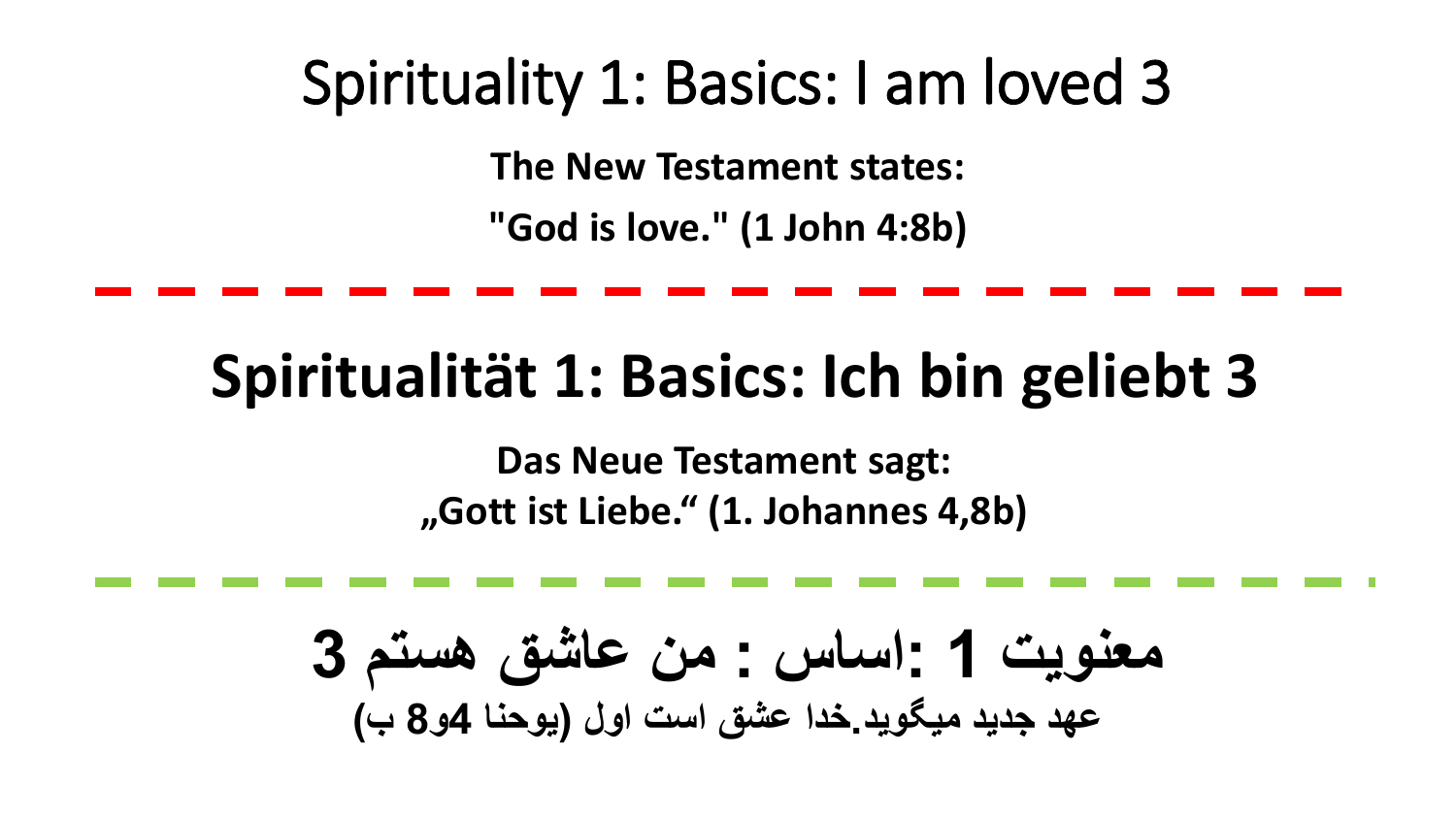**God is the loving communion of Father, Son and Spirit. God is open as love for me and others, he is looking for me.** 

## **Spiritualität 1: Basics: Ich bin geliebt 4**

**Gott ist liebevolle Gemeinschaft von Vater, Sohn und Geist. Gott ist als Liebe für mich und andere offen, er sucht nach mir.** 

$$
\begin{bmatrix} 1 & 1 \\ 0 & 1 \end{bmatrix}
$$
 and 
$$
\begin{bmatrix} 1 & 1 \\ 0 & 1 \end{bmatrix}
$$
 and 
$$
\begin{bmatrix} 1 & 1 \\ 0 & 1 \end{bmatrix}
$$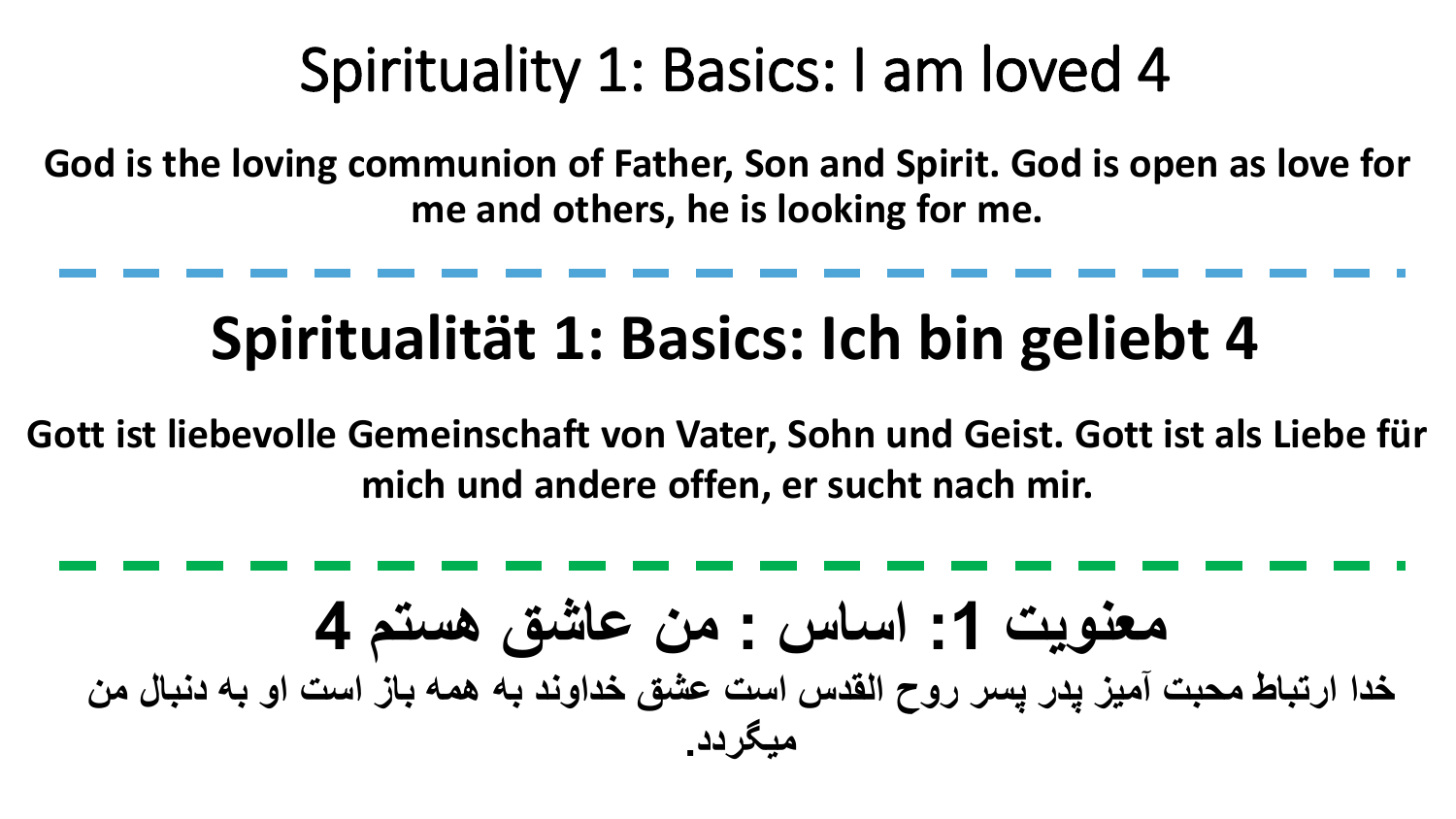#### **How did Christmas begin?**

**1. Christmas actually began when God the Father had a plan! He saw the hopeless situation in which His creatures, the human beings, found themselves. Sin was gaining the upper hand and the forces of evil seemed to be continually increasing.Therefore, the Creator had already worried a lot. But now His plan was ready, and He called the whole heavenly world together.Then God asked the entire heavenly audience: "I have a plan to help the poor inhabitants of the earth. But now I ask: Who among you can I send? Who will fulfil this task? Who would like to**  carry out this plan for me?"Through the innumerable **multitudes of angels and celestial beings went an enthusiastic murmur, and there was not a being there who would not gladly have replied, "Yes, I will do it!"So they all raised their fingers and replied in unison: "Lord, here I am, send me!"**

#### **کریسمس چگونه به وجود آمد؟**

**.1 در واقع با این واقعیت شروع شد که خدای پدر برنامه ای داشت! او وضعیت ناامید کننده ای را دید که مخلوقاتش، مردم، در آن قرار گرفتند. گناه بیداد می کرد و به نظر می رسید که نیروهای شر فقط در حال افزایش بودند. بنابراین، خالق قبالً بسیار نگران بود. اما اکنون نقشه او کامل شده بود و تمام عالم بهشت را احضار کرد. تصور کنید زمانی در شیپورهای جماعت بهشت دمیده شد و هنگامی که اتاق عرش خداوند دا پر شد، حق تعالی از تمام حضار آسمانی پرسید: »من نقشه ای دارم که چگونه به ساکنان فقیر زمین کمک کنم. اما اکنون می پرسم: کدام یک از شما را می توانم بفرستم؟ چه کسی این وظیفه را انجام می دهد؟ چه کسی دوست دارد این نقشه را برای من اجرا کند؟« - از انبوه بی شمار فرشتگان و موجودات بهشتی، زمزمه مشتاقانه ای به گوش رسید، و هیچ موجودی نبود که دوست نداشته باشد پاسخ دهد: "بله، این کار را خواهم کرد! پس همه انگشتان خود را بلند کردند و یکصدا پاسخ دادند: "خداوندا، من اینجا هستم. هستم، برای من بفرست!"**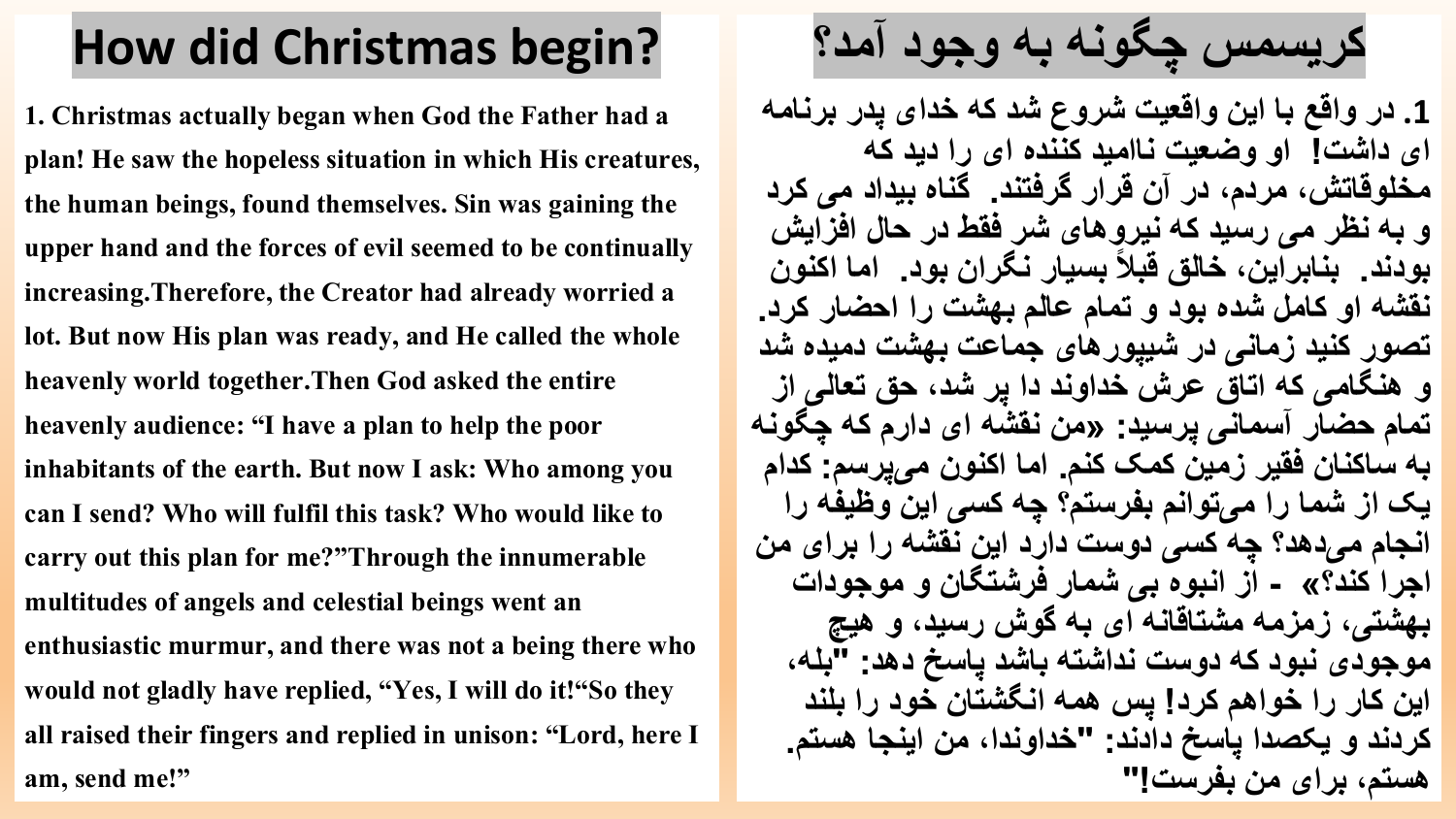**2. The Almighty was moved by the willingness of His subjects. But then He went on to describe what such a mission would involve. He said to his beloved celestials: "Now, to fulfil this mission, you cannot keep your usual heavenly form." At this some of the angels became dismayed. Here and there a finger that had just shown its willingness sank, and the enthusiasm vanished from their faces. What was that supposed to mean –to lose one's heavenly form?Not content with that, the Father of all fathers paraphrased that it would mean that the one would have to be born as a small baby, in the**  limited body of a human being. Then other angels **considered the possibility of such a mission and the more they became aware of the difficulty, they lowered their previously outstretched fingers.But there was still more to come!Once again the warm, but nevertheless very alarming, voice of the Father in heaven sounded.**

**.2اراده رعیت او خداوند متعال را لمس کرد. اما سپس به تشریح آنچه که چنین پخشی مستلزم آن است ادامه داد. او به آسمانیان محبوبش گفت: »حاال برای انجام این مأموریت نمی توان شکل آسمانی عادتش را حفظ کرد«. برخی از فرشتگان از این امر مضطرب شدند. اینجا و آنجا انگشتی که تازه نشان داده بود، افتاد و شور و شوق از چهره شان "این چه معنایی داشت که محو شد. - شکل آسمانی خود را از دست بدهید؟" پدر همه پدران گفت که این به این معنا نیست که باید یک نوزاد کوچک در بدن محدود یک انسان به دنیا بیاید.**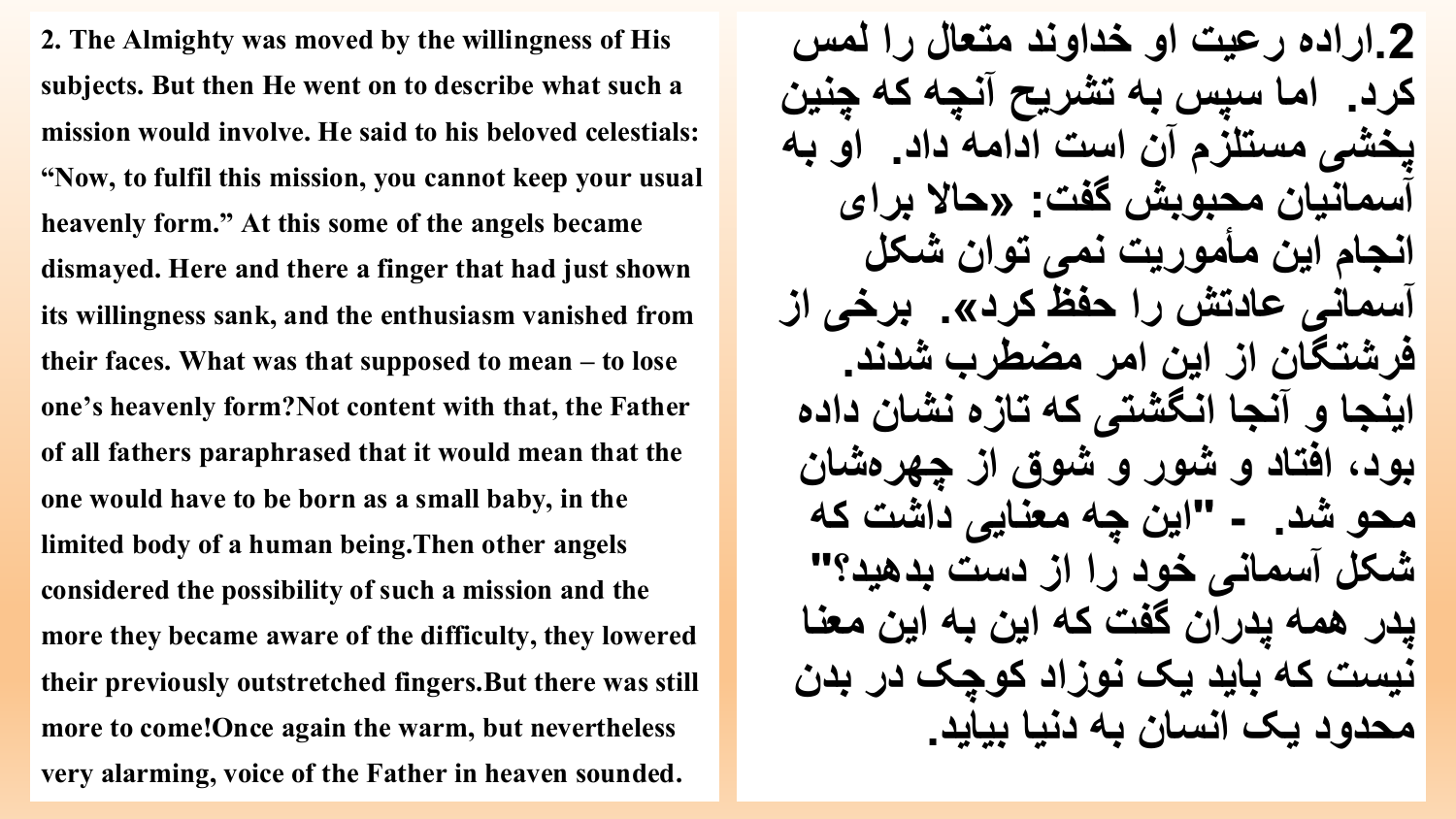**3. "The one who carries out my plan must therefore renounce everything he enjoys up here with me. His inexhaustible powers, his dignified position, even his ceaseless feeling of happiness will be lost to him in the process!"Bynow even the last raised finger had sunk, and one could see no small apprehension on the faces of the celestials. For they knew only too well that the words of their God contained great seriousness. Something enormously difficult was being demanded here. This was certainly not going to be an "easy game"!A few minutes passed and the question was raised among the angelic world: "Yes, who can fulfil this? Who among us is capable of exchanging everything heavenly for a frightening existence in the visible human world? Yes, how can one,**  without the marvellous heavenly faculties to which we are **accustomed, accomplish such a thing?"Now the darling of heaven stood before his Father. With determined joyfulness He replied: "Father, send me! I will do this!"**

**.3"پس هر کسی که نقشه من را اجرا می کند باید از همه چیزهایی که در اینجا با من لذت می برد چشم پوشی کند. قدرت های پایان ناپذیر او ، موقعیت شایسته او ، حتی احساس بی وقفه شادی او در این راه از بین خواهد رفت! در این بین حتی آخرین انگشت بلند شده نیز افتاده بود. و انسان بدون نگرانی به اهل بهشت می نگریست، زیرا آنها به خوبی می دانستند که سخنان خدایشان دارای جدیت زیادی است. اینجا چیزی بسیار دشوار خواسته . با جسارت پاسخ داد: »پدر، مرا شد بفرست! من می خواهم این کار را بکنم!"**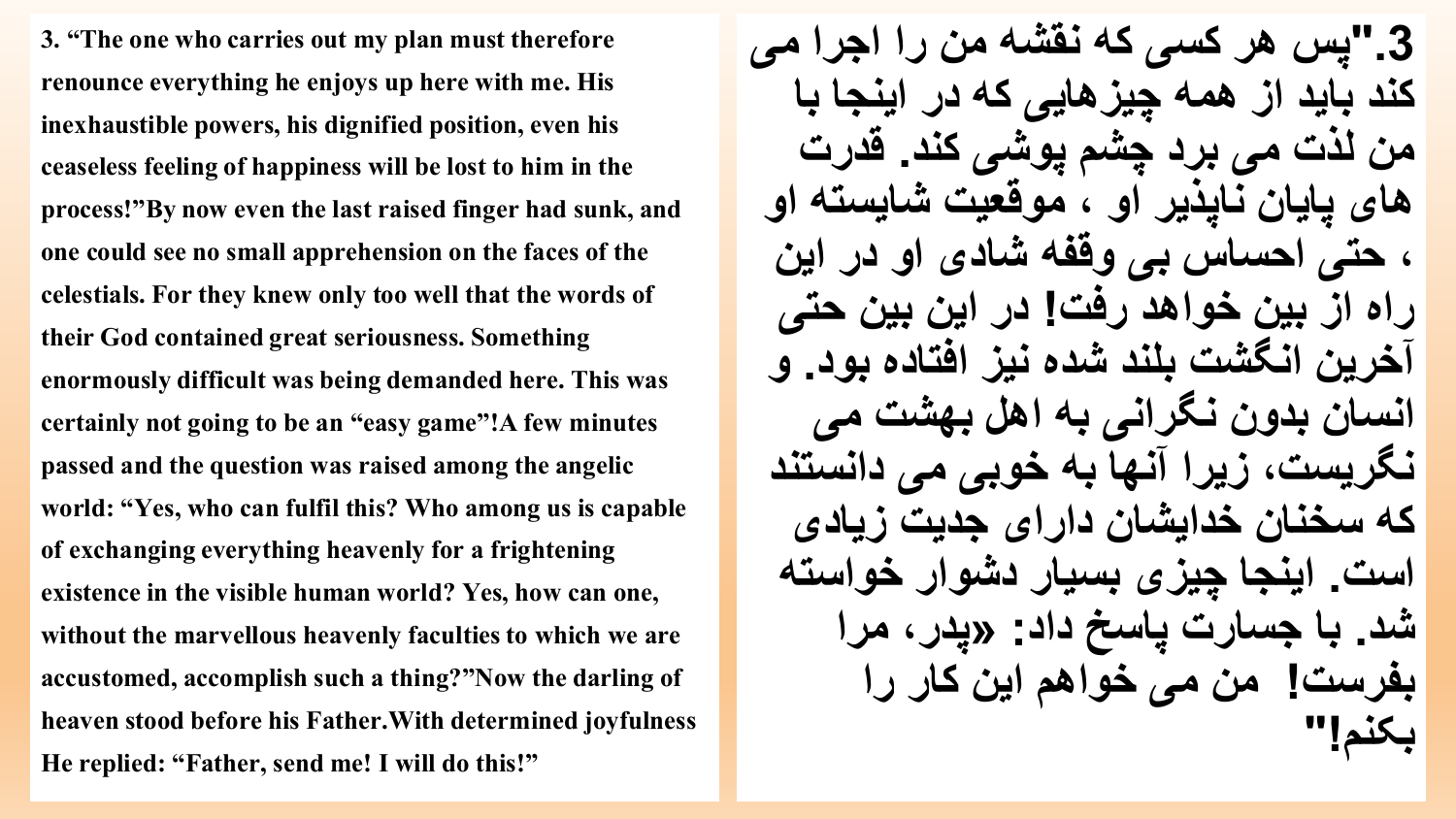**4. All eyes could see a smile on the Father's face. But this smile quickly disappeared when he replied to his Son in a serious voice: "But that is not all, it will not be enough for you to leave heaven and be born in a stable, you will also have to suffer for humanity." A change was now also visible on Jesus' face. His joyful enthusiasm wanted to dim. Could he comprehend what that suffering entailed?Nevertheless, he persisted and repeated his resolve: "Father, send me! I want to do this!"Insteadof the entire heavenly audience cheering, there was an awkward silence that heightened the tension of the moment. Without uttering it, the question arose in the mind: "Could heaven's favourite really do it?"**

**.4همه چشم ها می توانستند به وضوح لبخند را روی صورت پدر ببینند. اما این لبخند خیلی سریع محو شد وقتی که با صدای جدی به پسرش پاسخ داد: "اما این تمام نیست، کافی نیست. این که باید بهشت را ترک کنی تا در اصطبل به دنیا بیای، باید برای بشریت هم رنج بکشی." - با این وجود او اصرار کرد و تصمیم خود را تکرار کرد: "پدر، مرا بفرست! من می خواهم این کار را بکنم!"**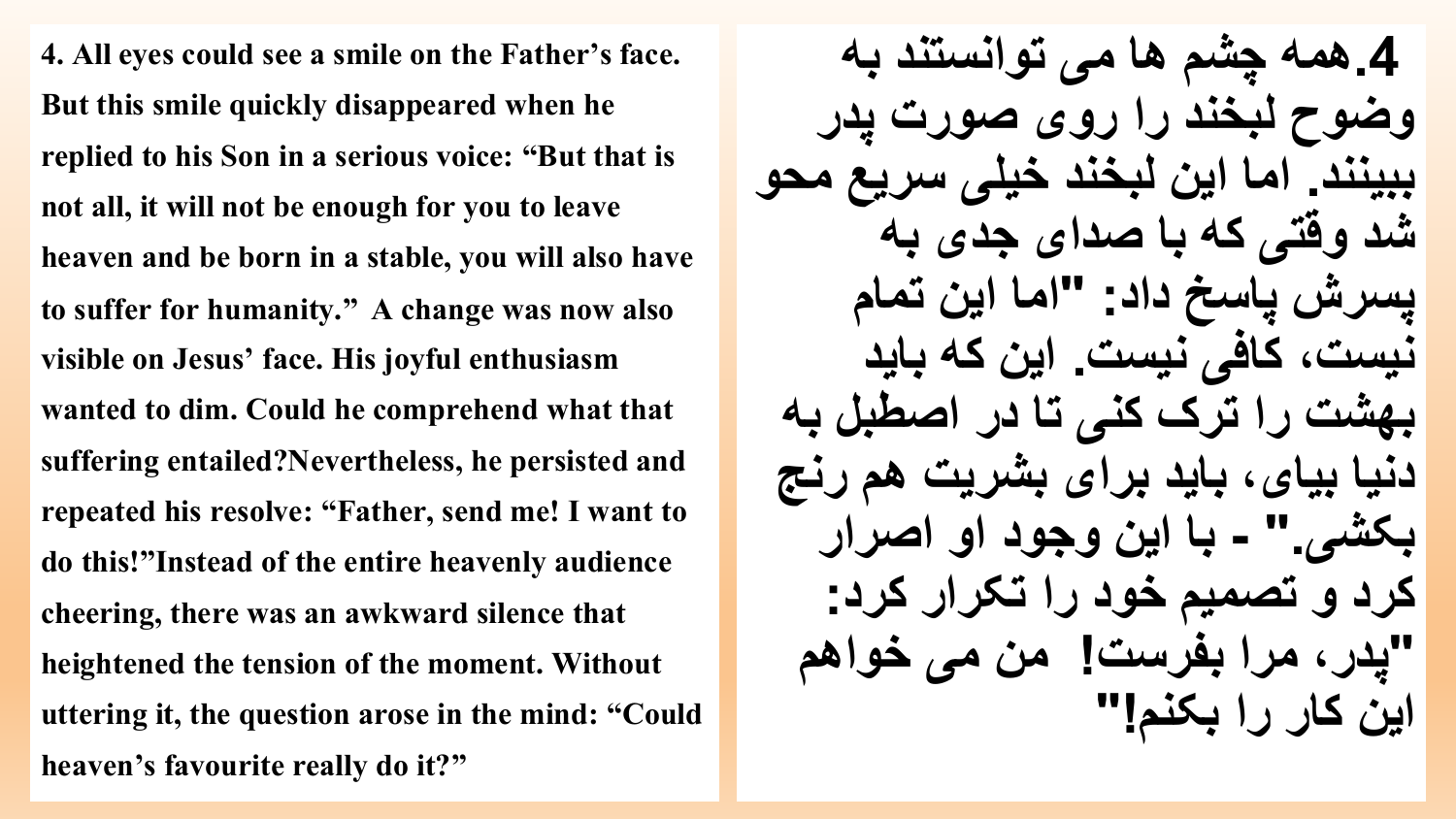**5. With even more seriousness, the silence was shaken by God's renewed words:"Mydear Son, but all this is not the worst. The really hardest part is yet to come! For a short time, you will have to bear the burden of the sin of all mankind. You will have to carry something that is unbearable for a human being. And at this very moment I must leave you all alone. For in doing so, there will be a separation between you and me!"When God's Son heard these words, he held his breath. "How should this come to pass?" Never before had the heavenly Jesus been separated from the Father; fellowship with Him was, after all, the meaning, the content, the very happiness of His life so far. Yes, the Father Himself was dearer to Him than heaven! But how could he exist for one minute without His communion?**

**.5 با جدیت بیشتری سکوت با سخنان تازه خدا در هم شکست: "پسر عزیزم، همه اینها بدترین نیست. واقعا سخت ترین چیز هنوز در راه است! برای مدت کوتاهی باید بار گناهان همه بشریت را به دوش بکشید. شما باید چیزی بپوشید که برای یک انسان غیرقابل تحمل باشد. و درست در این لحظه باید شما را تنها بگذارم. زیرا بین من و تو جدایی خواهد بود!" پسر خدا با شنیدن این سخنان نفس خود را حبس کرد. "چگونه ممکن است؟" - هرگز عیسی آسمانی از پدر جدا نشده بود، اما مشارکت با او معنی و محتوا بود. خوشبختی واقعی زندگیش تا االن.بله خودش پدرش رو به بهشت ترجیح میداد.اما چطور میتونست یک دقیقه بدون اجتماعش وجود داشته باشه؟-**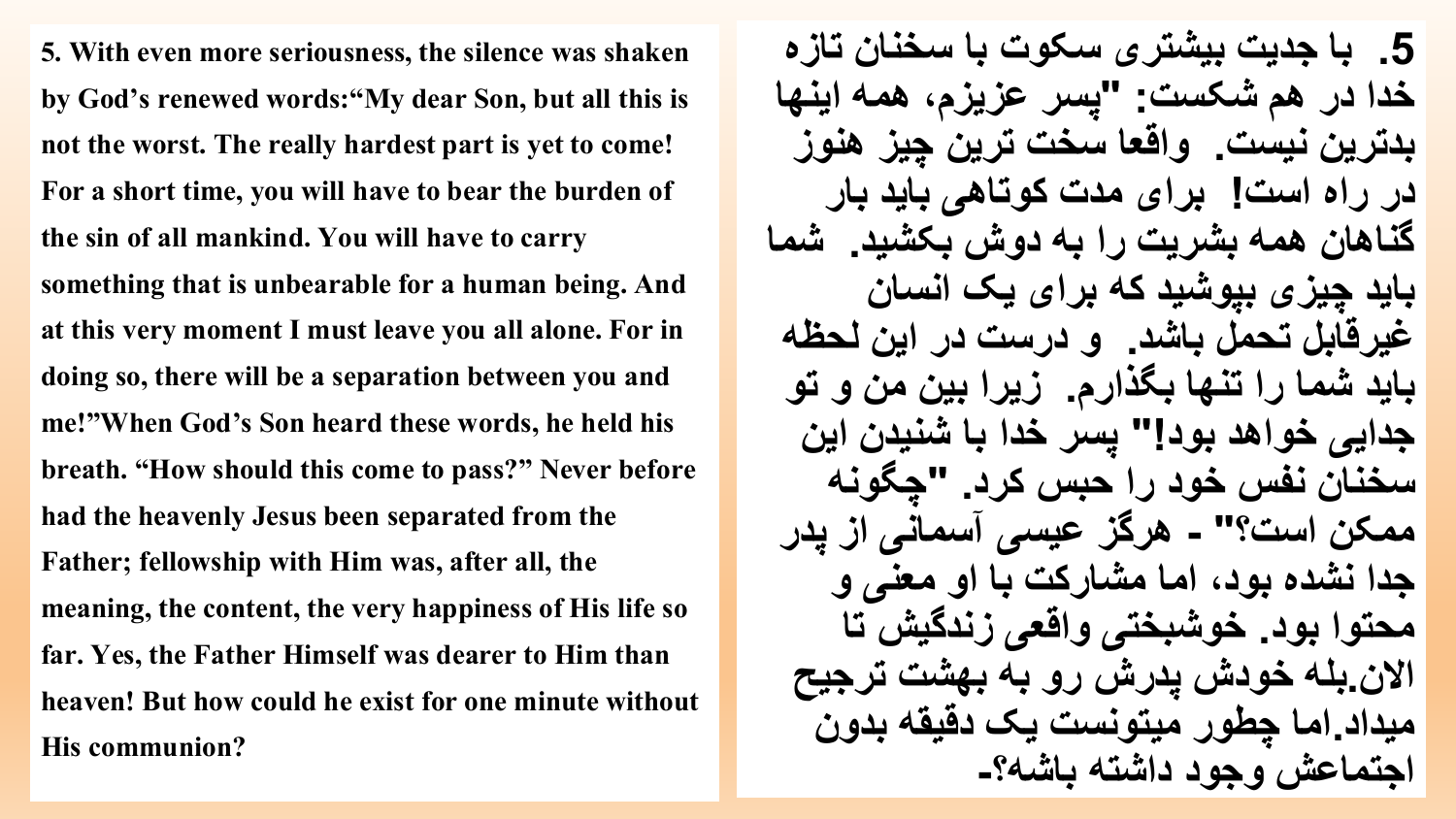**6. After a few minutes of motionlessness, the familiar answer came again with even greater determination: "Father, please, send me! I want to do it!"Godthe Father knew His beloved. He knew He could do it. Nevertheless, he asked Him one last time:"Mydear Son, I am not sure you can really understand what is coming? With what strength do you think you will carry out this most difficult task, just when you, all alone, abandoned by me, will suffer on a cross?"Thenit came irresistable from Jesus' lips:"Father, this is my unstoppable love for poor people, which you yourself have put into me. I cannot help it, I must take upon myself the guilt of humanity in order to redeem them from evil, for I love them so, so much!"**

**.6 بعد از چند دقیقه سکوت دوباره جواب آشنا با قاطعیت بیشتری اومد: "پدر لطفا برای من بفرست! من می خواهم این کار را انجام**  دهم!» خدای پدر، عزیزش را می *شن*اخت. او **می دانست که موفق خواهد شد. مدیون شماست؟ - فکر می کنی با چه قدرتی این سخت ترین کار را انجام خواهی داد، مخصوصاً وقتی که تنها، رها شده توسط من، روی صلیب رنج می کشی؟ سپس به طور غیرقابل تحملی از لبان عیسی بیرون آمد: "پدر، این عشق غیر قابل تحمل من به مردم فقیر است، که خودت در من ایجاد کرده ای. من نمی توانم جلوی آن را بگیرم، باید گناه مردم را به عهده بگیرم تا آنها را از شر نجات دهم زیرا که آنها را عاشقانه دوست دارم.**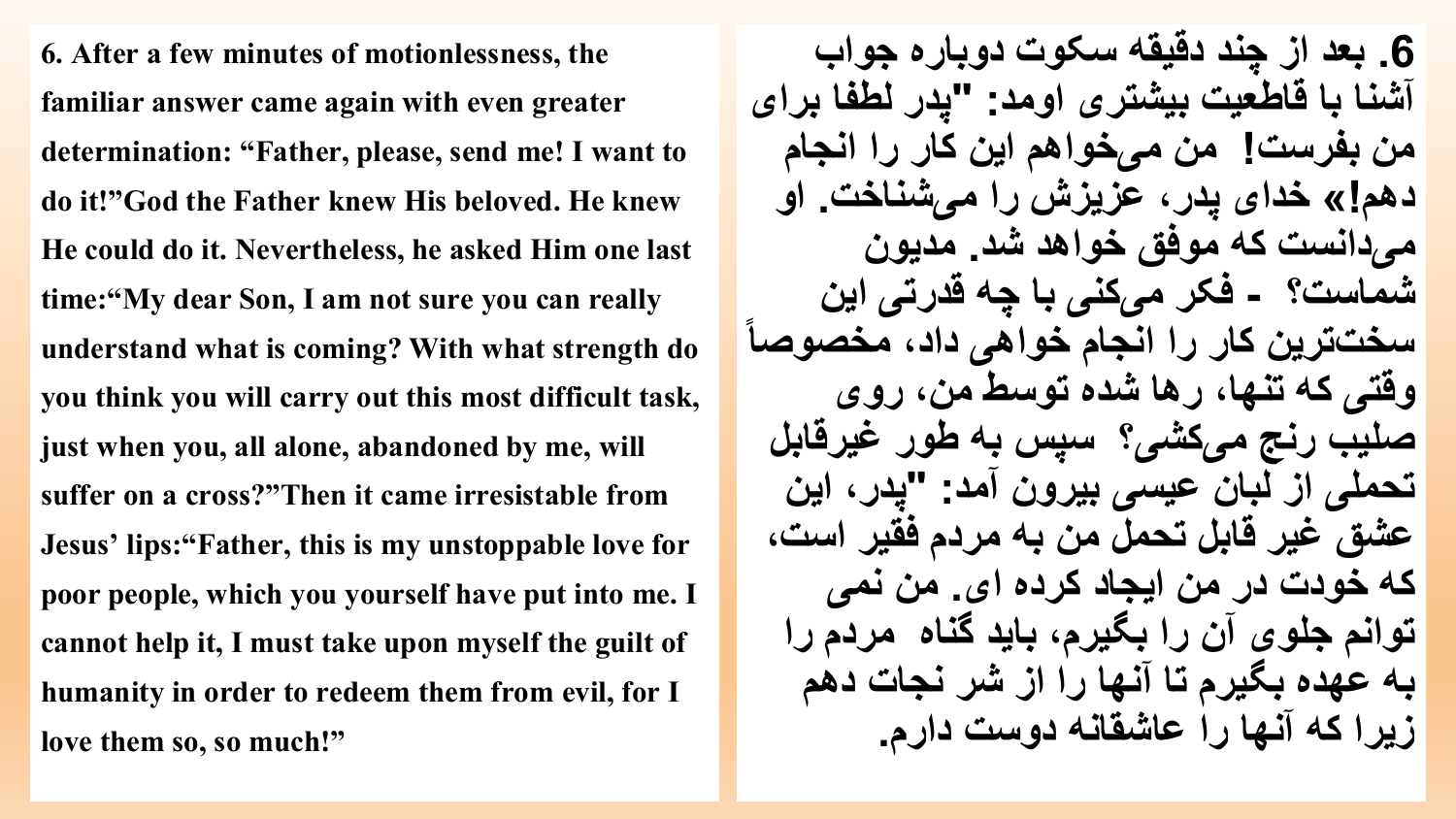**"Er, das Wort, wurde ein Mensch. Er lebte bei uns und wir sahen seine Herrlichkeit. Es war die Herrlichkeit, die ihm der Vater gegeben hat – ihm, seinen einzigen Sohn." (Johannes 1,14 abc)**

**معنویت :1 اساس : من عاشق هستم 5 و کالم، انسان شد و در میان ما مسکن گزید. ما بر جالل او نگریستیم، جاللی شایستۀ آن پسر یگانه که از جانب پدر آمد، پر از فیض و راستی.)یوحنا14-1(**

#### **Spirituality 1: Basics: I am loved 5**

**"The Word became a human being. He made his home with us. We have seen his glory. It is the glory of the One and Only, who came from the Father." (John 1:14)**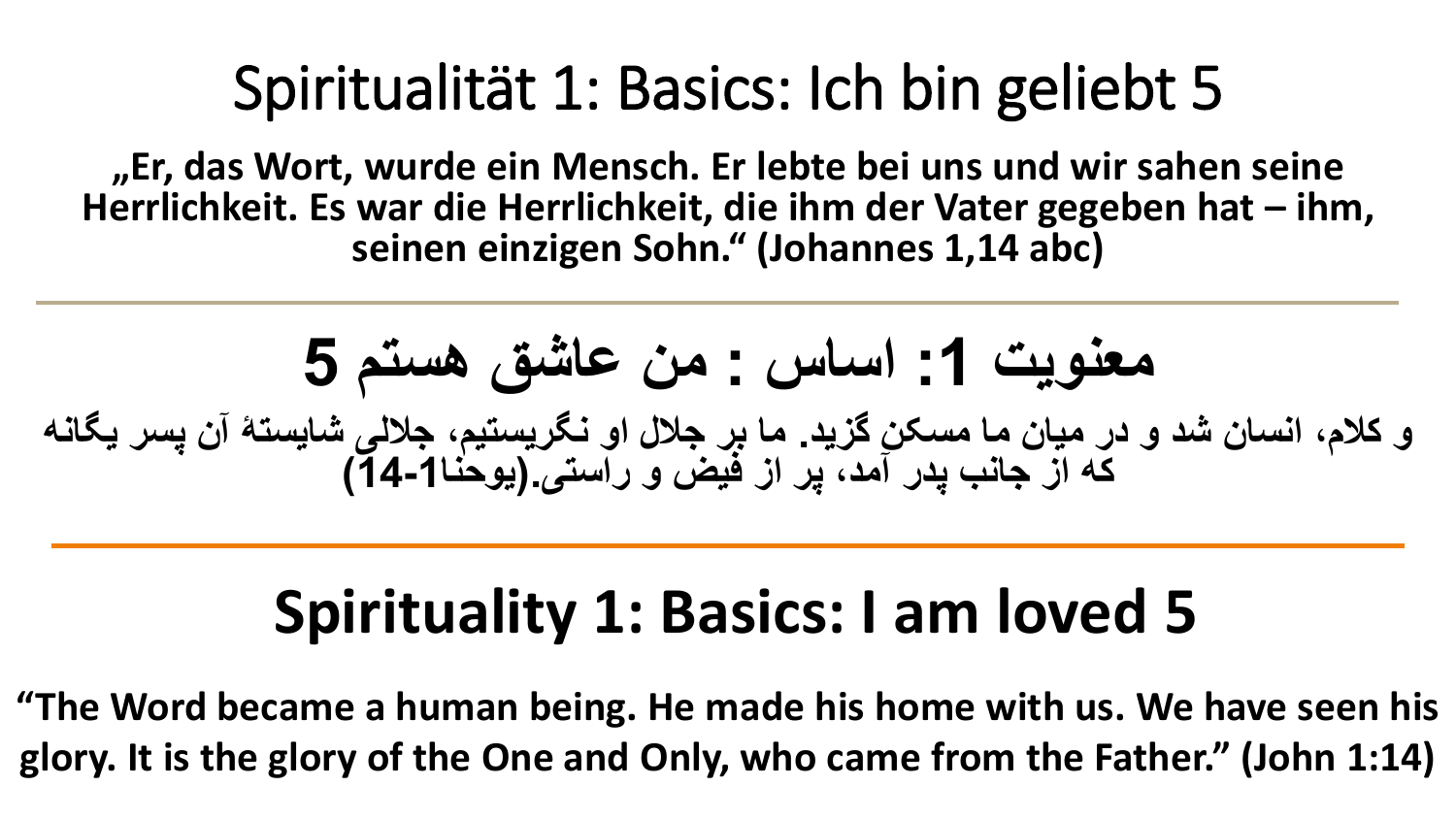**Der Sohn mit seiner himmlischen Herrlichkeit wurde ein Mensch wie wir. Mit seiner Geburt schenkt Jesus mir Geborgenheit, Heimat und inneren Frieden.** 

**معنویت :1 اساس : من عاشق هستم6 پسر، با شکوه آسمانی اش، مردی مثل ما شد. عیسی با تولدش امنیت، خانه و آرامش درونی را به من می دهد.** 

#### **Spirituality 1: Basics: I am loved 6**

**The Son with His heavenly glory became a human being like us. With His birth, Jesus gives me security, home and inner peace.**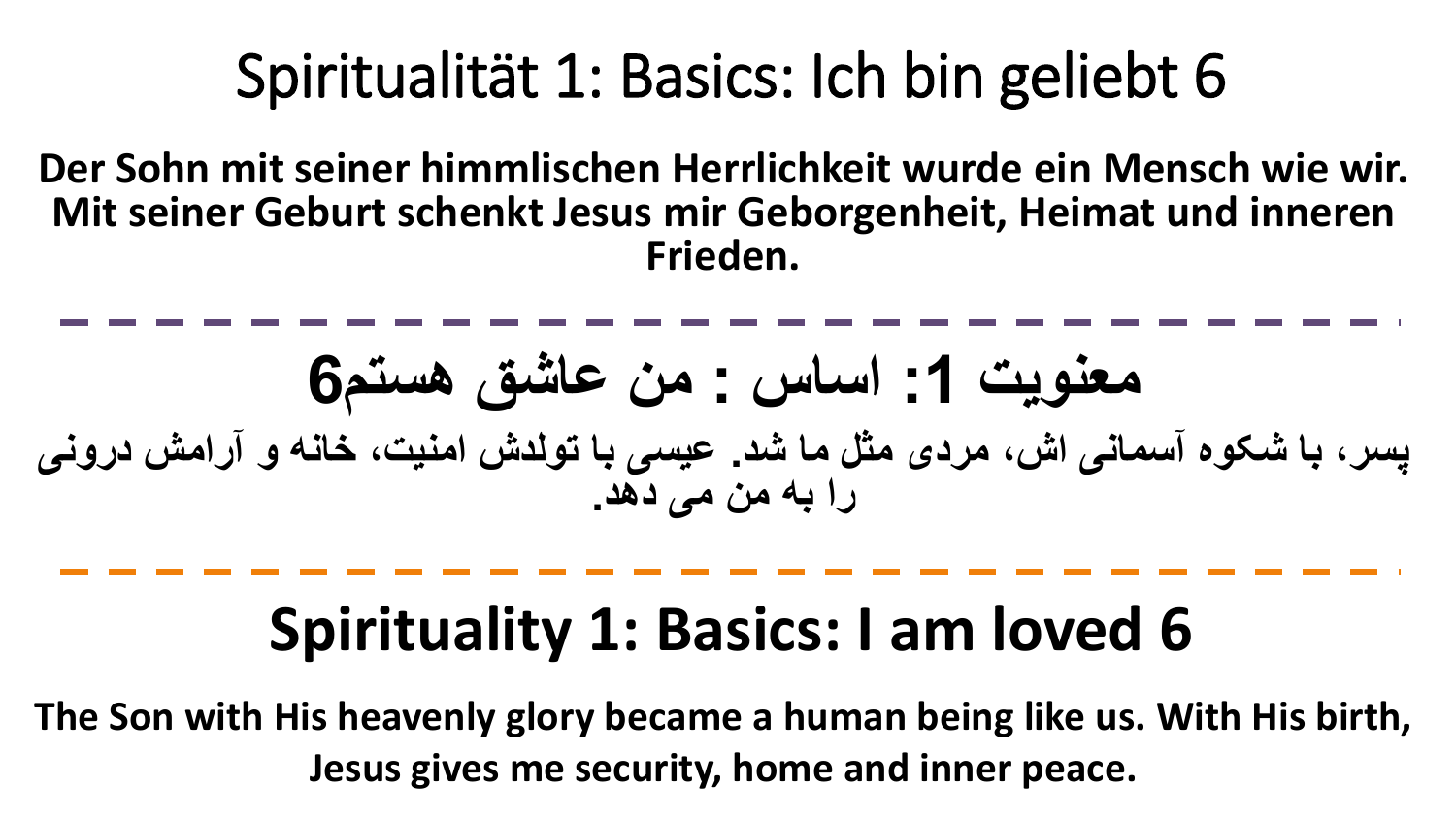**"Denn so sehr hat Gott die Welt geliebt, dass er seinen einzigen Sohn für sie hingab. Jeder, der an ihn glaubt, soll nicht verloren gehen, sondern das ewige Leben haben." (Johannes 3,16)**

**معنویت :1 اساس : من عاشق هستم7**

**» خداوند جهان را آنقدر دوست داشت که تنها پسرش را به خاطر آن داد. هرکس به او ایمان بیاورد، از بین نمی رود، بلکه زندگی ابدی خواهد داشت.« )یوحنا 3:16(**

#### **Spirituality 1: Basics: I am loved 7**

**"God so loved the world that he gave his one and only Son. Anyone who believes in him will not die but will have eternal life." (John 3:16)**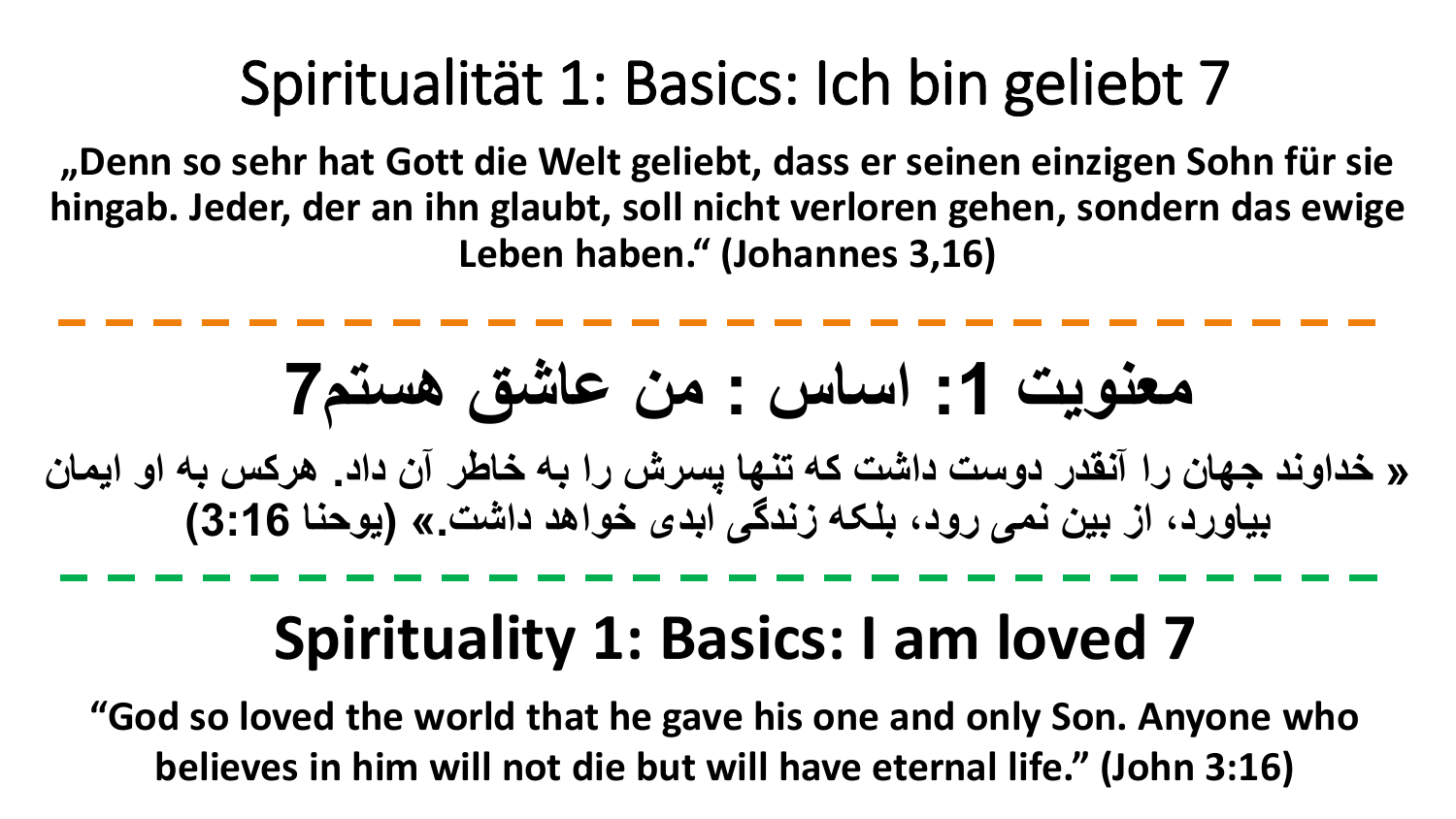**Aus Liebe ist Jesus Mensch unter uns und gibt sich für uns hin. Der Sohn mit seiner Herrlichkeit verschenkt sich an uns, teilt sein ewiges Leben mit uns.** 

**معنویت :1 اساس : من عاشق هستم 8**

**از روی عشق، عیسی در میان ما انسان میشود و خود را برای ما می دهد. او با شکوه خود را به ما می دهد وزندگی ابدی خود را با ما قسمت میکند.**

#### **Spirituality 1: Basics: I am loved 8**

**Out of love, Jesus became a human being among us and gives Himself for us. The Son with His glory gives himself to us, shares His eternal life with us.**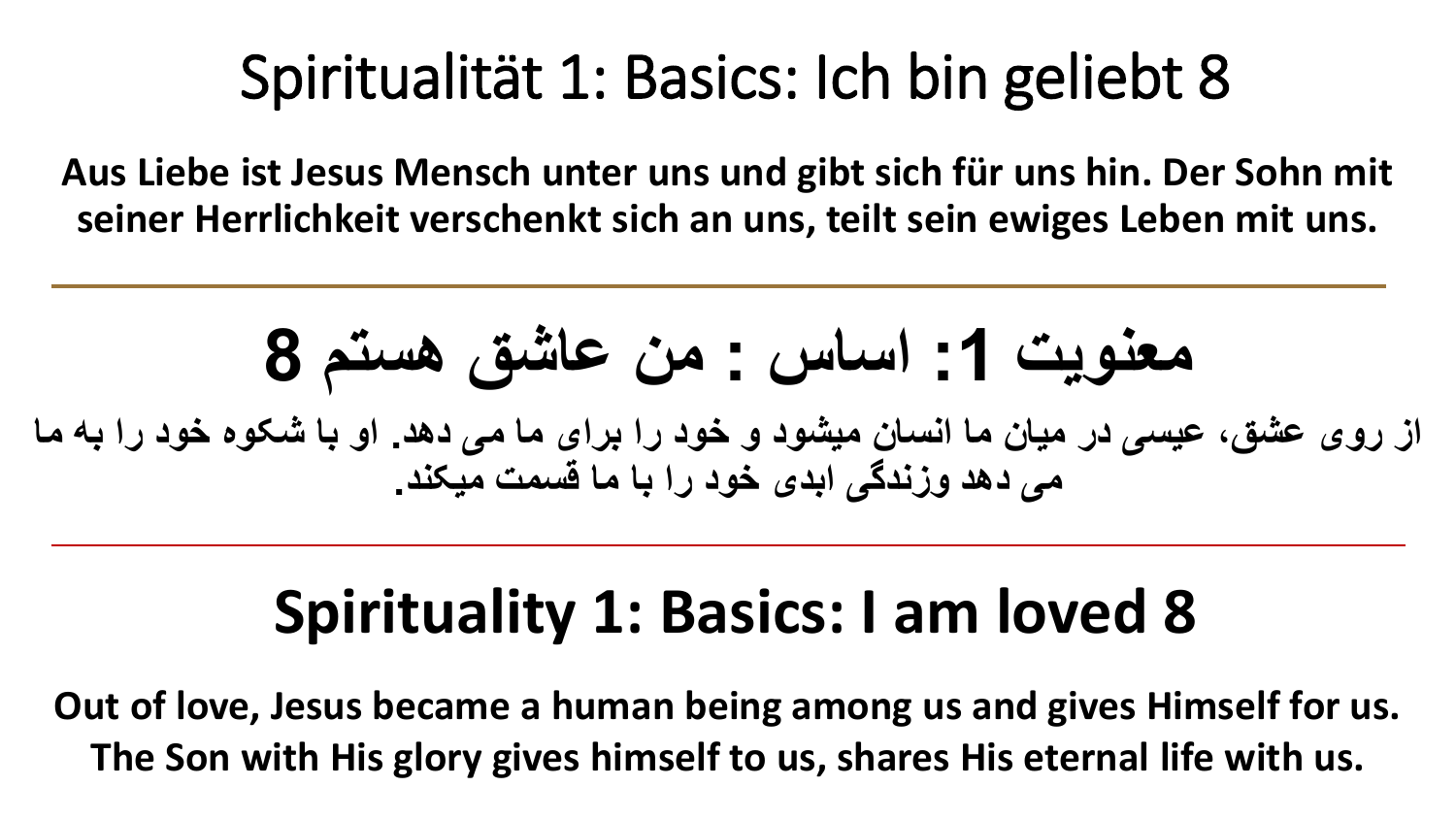**"Meine Schafe hören auf meine Stimme. Ich kenne sie, und sie folgen mir. Ich geben ihnen das ewige Leben. … niemand wird sie aus meiner Hand reißen." (Johannes 10,27+28ac)**

**معنویت :1 اساس : من عاشق هستم 9 گوسفندان من به صدای من گوش فرا می دهند؛ من آنها را می شناسم و آنها از پی من می آیند. من به آنها حیات جاویدان می بخشم، و به یقین هرگز هالک نخواهند شد. کسی آنها را از دست من نخواهد ربود.**

#### Spirituality 1: Basics: I am loved 9

**"My sheep listen to my voice. I know them, and they follow me. I give them eternal life, and they will never die. No one will steal them out of my hand." (John 10:27+28)**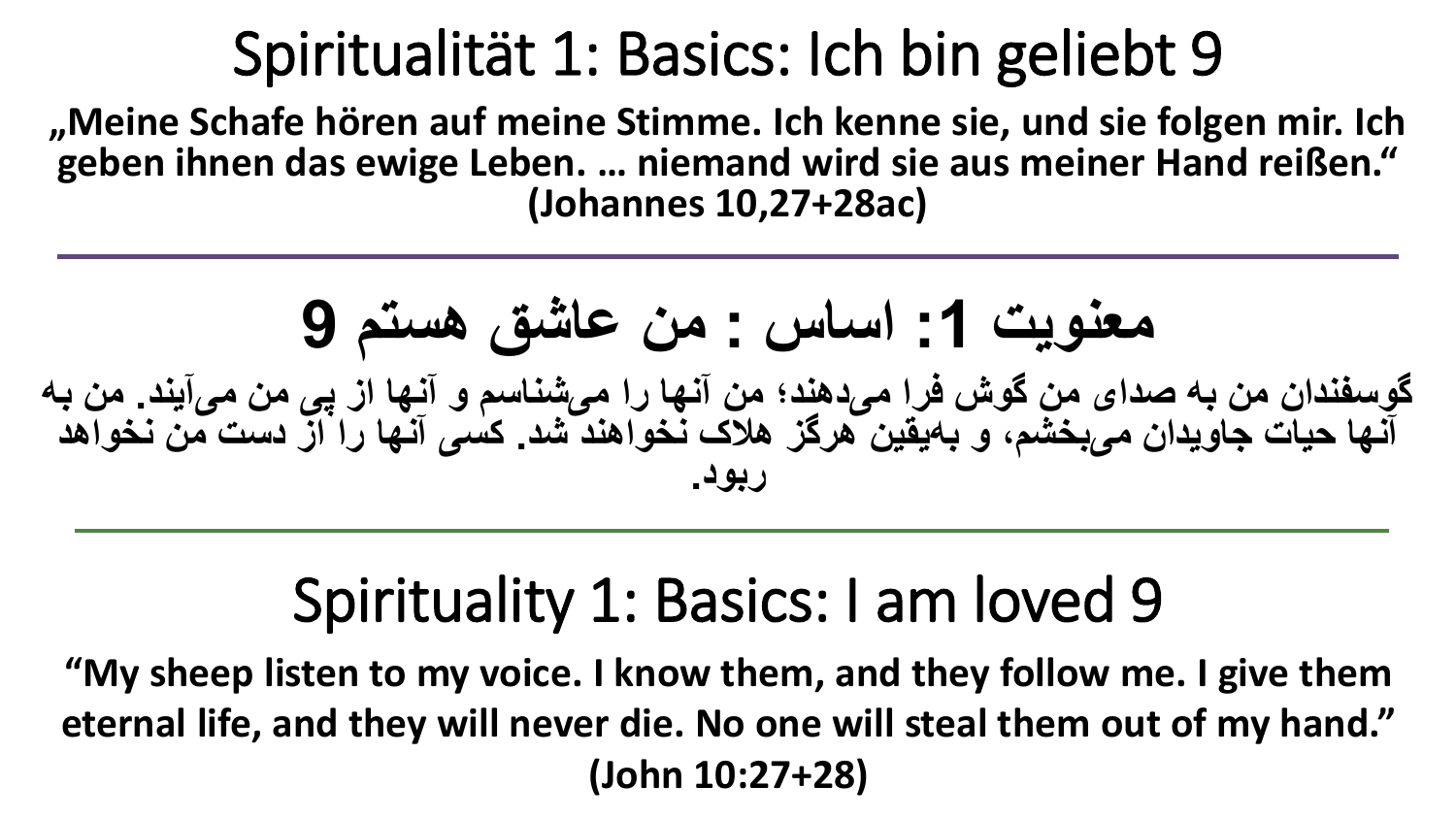**Ich gehöre zum Hirten, zu Jesus. Er kennt mich von Ewigkeit her. Er schenkt mir wahres, ewiges Leben, mit ihm bin ich unzerstörbar.** 

**معنویت :1 اساس : من عاشق هستم 10 من متعلق به چوپان هستم، به عیسی مسیح. او مرا از ابد میشناسد . او به من زندگی واقعی و ابدی می دهد، با او من فنا ناپذیرم.** 

#### Spirituality 1: Basics: I am loved 10

**I belong to the shepherd, to Jesus. He knows me from eternity. He gives me true, eternal life. With Him I am indestructible.**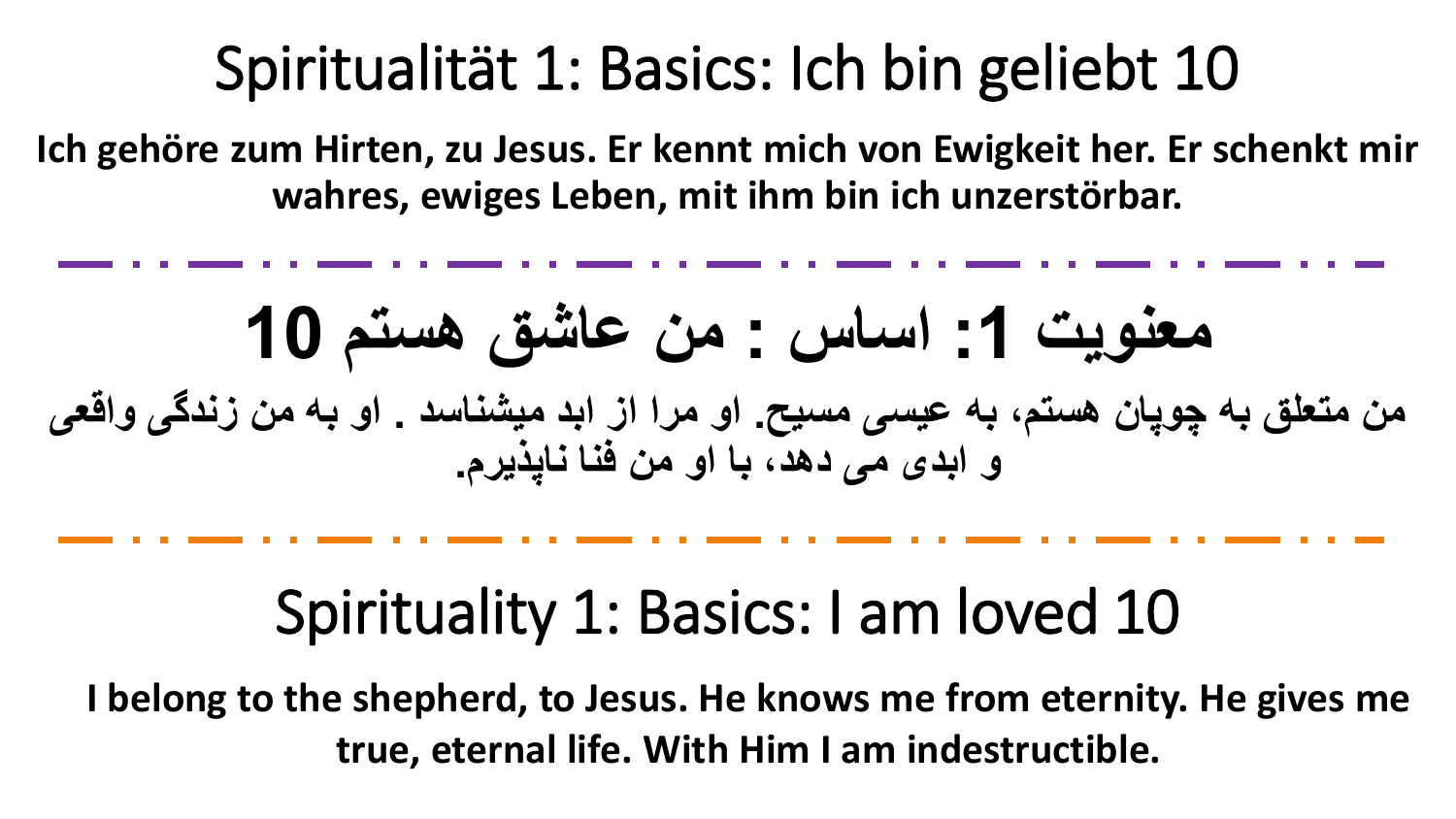**Der Grund meines Lebens ist: ich bin geliebt. Jesus gibt mir das ewige Leben. In allen Unsicherheiten werde ich von ihm gehalten und getragen.** 



#### Spirituality 1: Basics: I am loved 11

**The foundation for my life is: I am loved. Jesus gives me eternal life. In all uncertainties I am held and carried by Him.**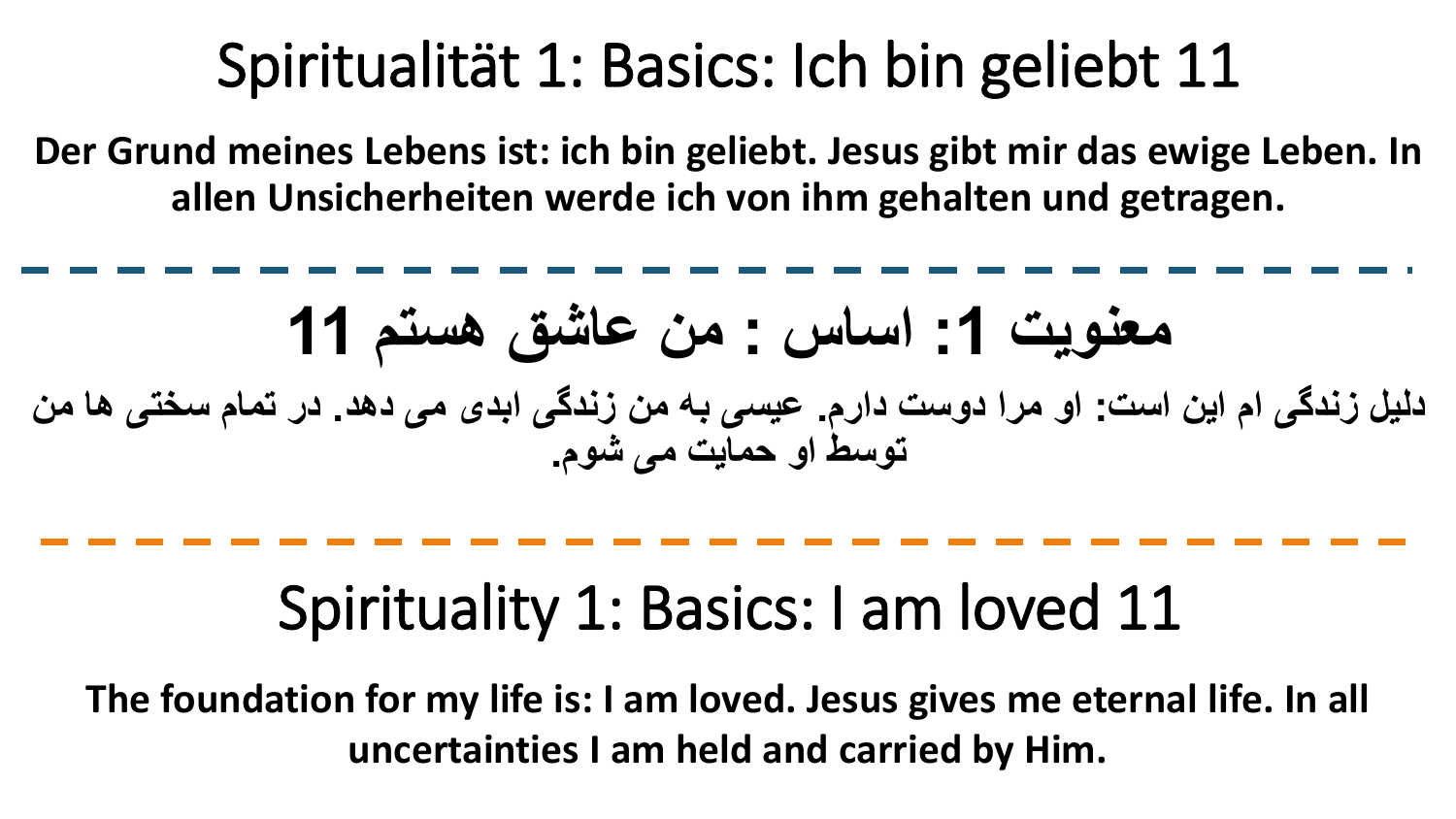**25.A woman [in the crowd] had [suffered from] a hemorrhage for twelve years,**

**26.and had endured much [suffering] at the hands of many physicians. She had spent all that she had and was not helped at all, but instead had become worse.**

**27.She had heard [reports] about Jesus, and she came up behind Him in the crowd and touched His outer robe.**

**.25در آن میااااان، زناااای باااود کااااه دوازده سال دچار خونریزی بود. ِن بسایار، .26او تحت درمان طبیبا رنج فراوان کشایده و هماۀ دارایای مااا بااه خااود را خاارد کاارده بااود؛ ا جاای آنکاه بهباود یاباد، بادتر شاده بود. .27پااااس چااااون دربااااار عیساااای شاانید، از میااان جمعیاات بااه پشاات ساار او آمااد و ردای وی را لماااس کرد.**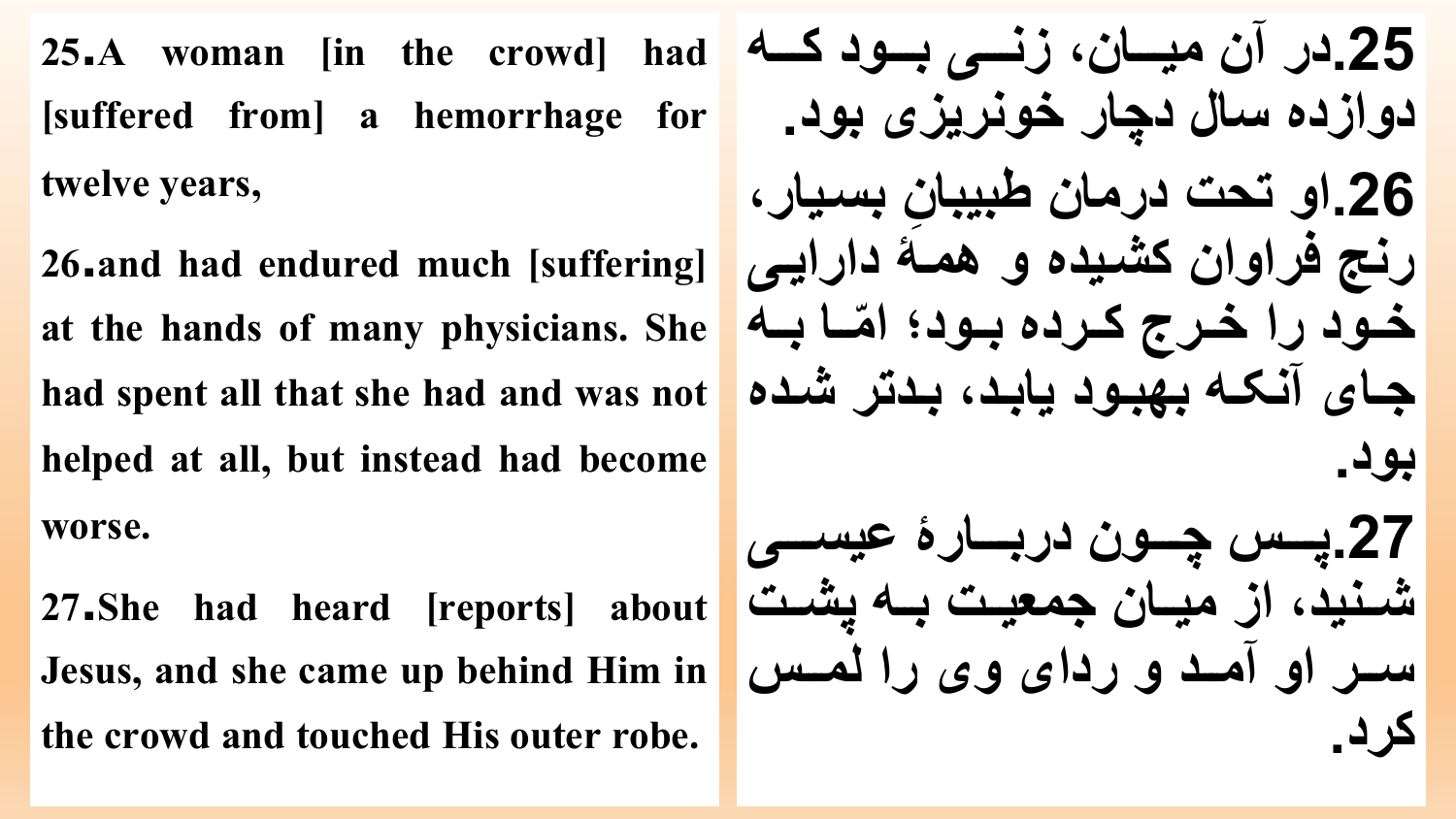**28.For she thought, "If I just touch His clothing, I will get well." 29.Immediately her flow of blood was dried up; and she felt in her body [and knew without any doubt] that she was healed of her suffering.**

**30.Immediately Jesus, recognizing in Himself that power had gone out from Him, turned around in the crowd and asked, "Who touched My clothes?"**

**31.His disciples said to Him, "You see the crowd pressing in around You [from all sides], and You ask, 'Who touched Me?' "**

**.28زیرا باا خاود گفتاه باود: »اگار حتای باااه ردایاااش دسااات بااازنم، شااافا خاااواهم یافت.« .29در هماان دم خاونریزی او قطاع شاد و در بادن خاود احسااس کارد از آن باال شفا یافته است. عیسی درحا ْل دریافت که نیرویی از .30 او صاااادر شاااده اسااات. پاااس در میاااان**  جمعیت روی گردانـد و پرسـید: «چـه **کسی جامۀ مرا لمس کرد؟«** 31.شاگردان او پاسخ دادند: «میبین*ی* **کاه ماردم بار تاو ازدحاام می کنناد؛ آنگااه می پرسی، "چه کسی مرا لمس کرد؟"«**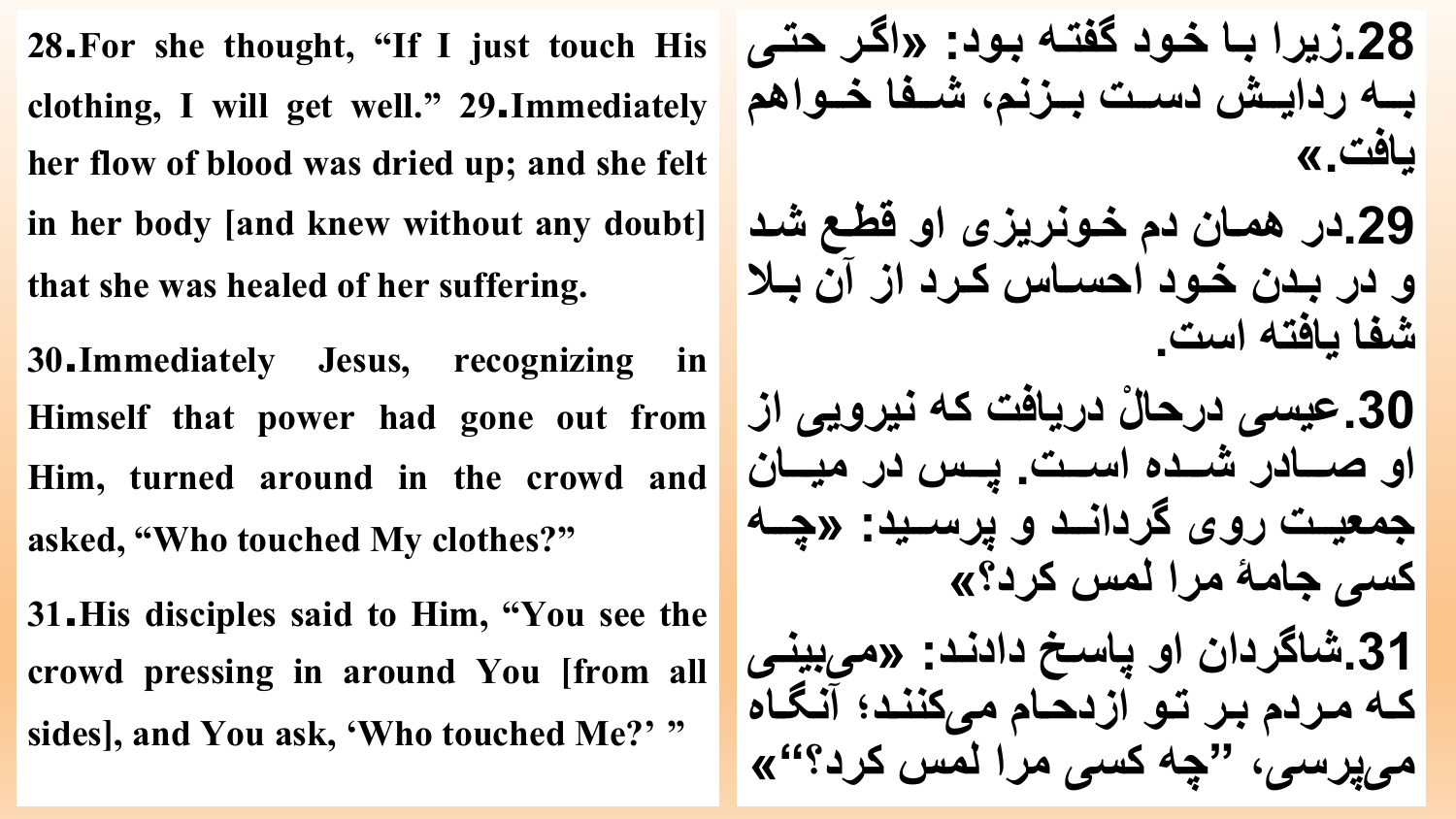**32.Still He kept looking around to see the woman who had done it.** 

**33.And the woman, though she was afraid and trembling, aware of what had happened to her, came and fell down before Him and told Him the whole truth.**

**34.Then He said to her, "Daughter, your faith [your personal trust and confidence in Me] has restored you to health; go in peace and be [permanently] healed from your suffering."**

**مااااااا عیساااااای بااااااه اطااااااراف .32ا می نگریست تا ببیند چاه کسای ایان کار را کرده است. .33پاس آن زن کاه می دانسات بار او چاااه گذشاااته اسااات، ترساااان و لرزان آمده، به پای عیسی افتااد و حقیقت را به تمامی به او گفت. .34عیسی به وی گفات: »دختارم، ایماناات تااو را شاافا داده اساات. بااه ساااالمت باااارو و از ایاااان بااااال آزاد باش!«**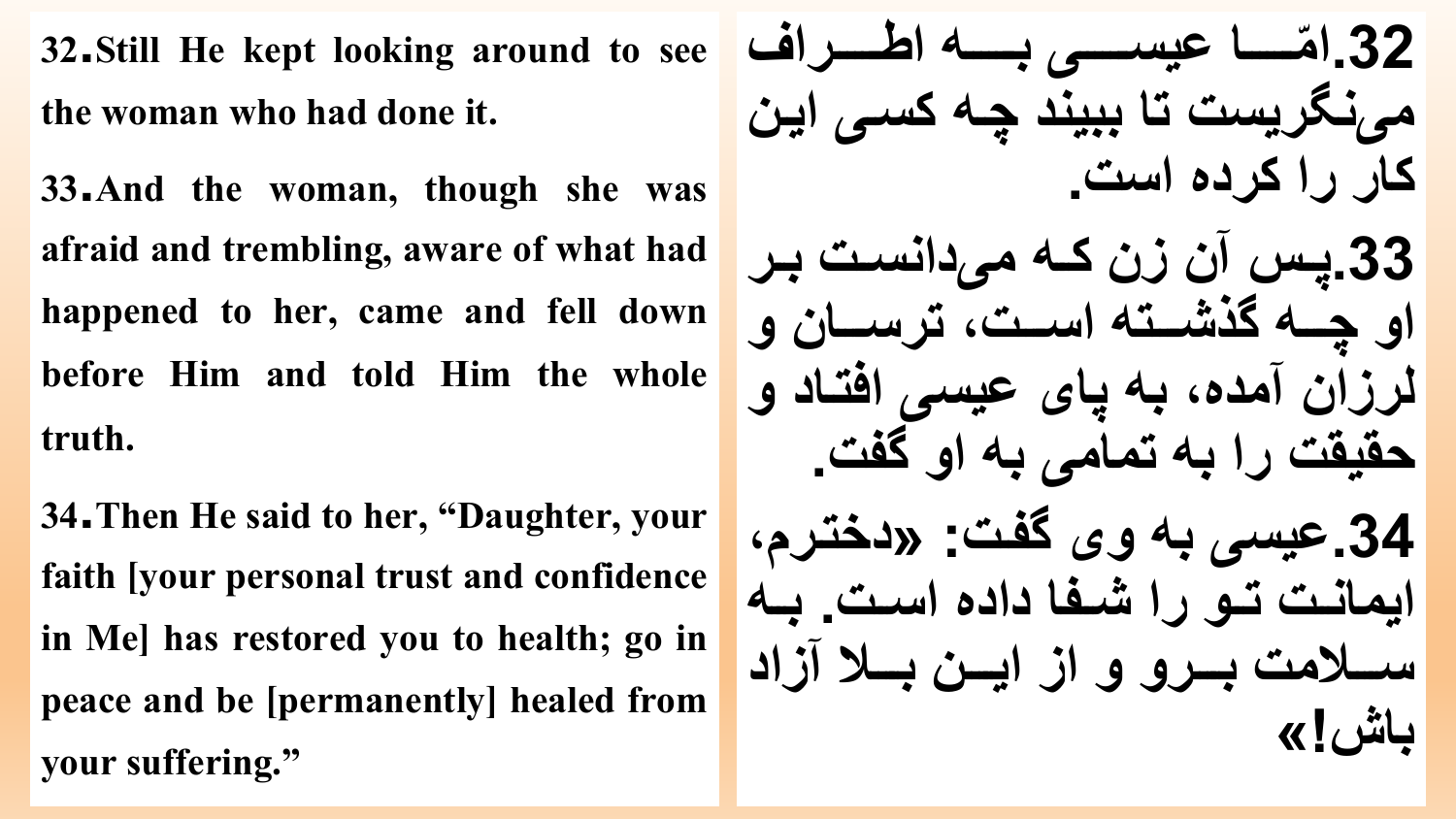**Ich habe innere und äußere Nöte und brauche Beistand und Hilfe – von Menschen und von Gott.** 

**معنویت :1 اصول اولیه: به من کمک می شود 1**

**من نیازهای درونی و بیرونی دارم و نیاز به حمایت و کمک دارم - از مردم و از طرف خدا.** 

#### Spirituality 1: Basics: I am helped 1

**I have inner and outer troubles and need support and help - from people and from God.**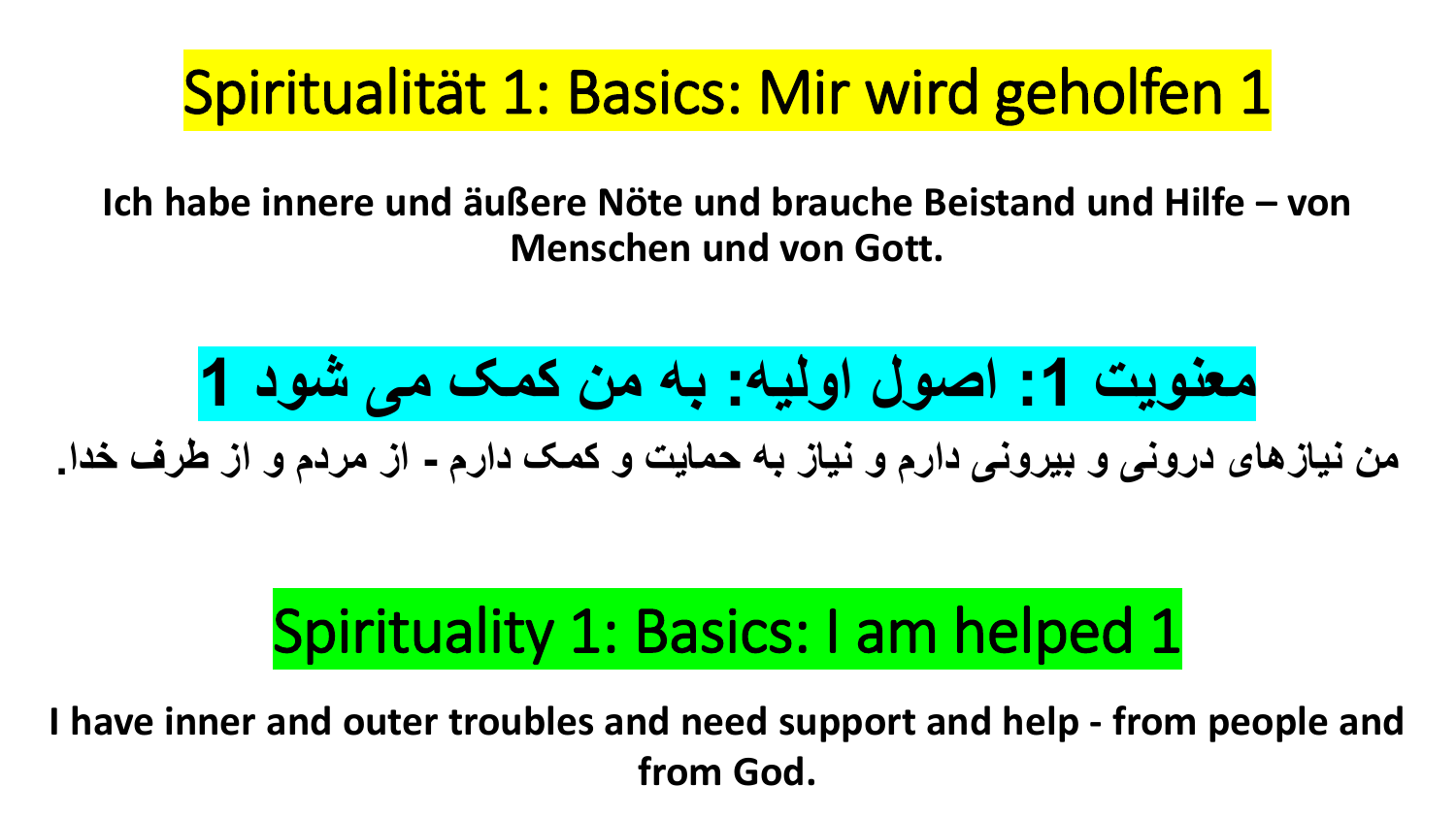**Manchmal bin ich allein und in Not. Da bin ich krank – wie die Frau mit den Blutungen. Das belastet mich sehr.**

**معنویت :1 اصول اولیه: به من کمک می شود2 گاهی تنها و محتاد هستم . من آنجا مریضم مثل آن زني که خونریزي دارد. آن به شدت روي من سنگینی میکند .** 

### Spirituality 1: Basics: I am helped 2

**Sometimes I am alone and in need. I am sick - like the woman with the bleeding. That weighs on me a lot.**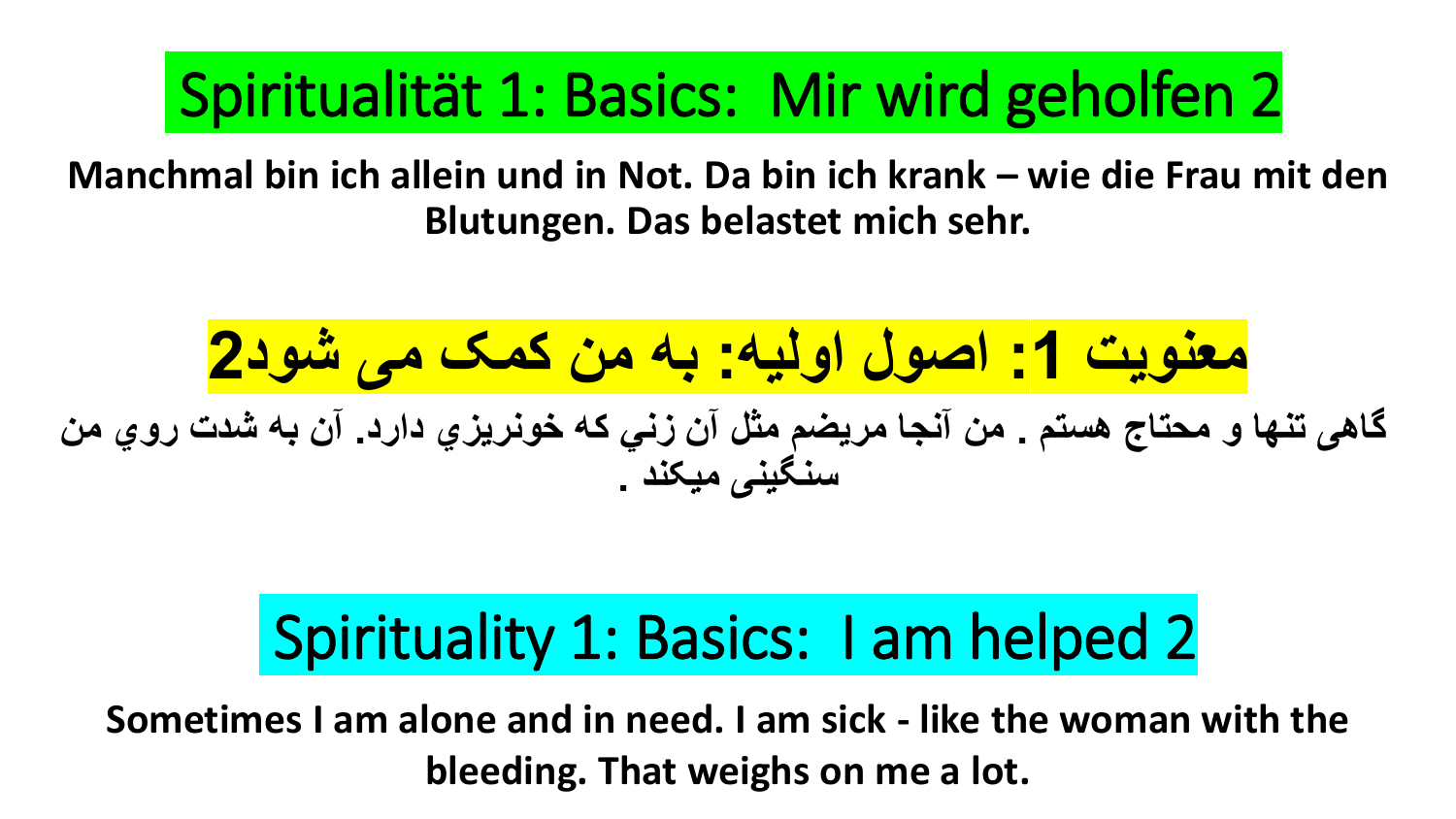Ich hoffe, ich glaube wie die Frau: Jesus kann und will mir helfen. Ich versuche wie sie alles, um Jesus zu erreichen, bete, lasse für mich beten …

**معنویت :1 اصول اولیه: به من کمک می شود3**

**امیدوارم مثل زن باور کنم: عیسی می تواند و می خواهد به من کمک کند. مثل همه آنها سعي میکنم دعا کنم تا به عیسي برسد. بگذار برایم دعا کنند...**

## Spirituality 1: Basics: I am helped 3

**I hope, I believe like the woman: Jesus can and will help me. Like her, I try everything to reach Jesus, pray, have someone pray for me ...**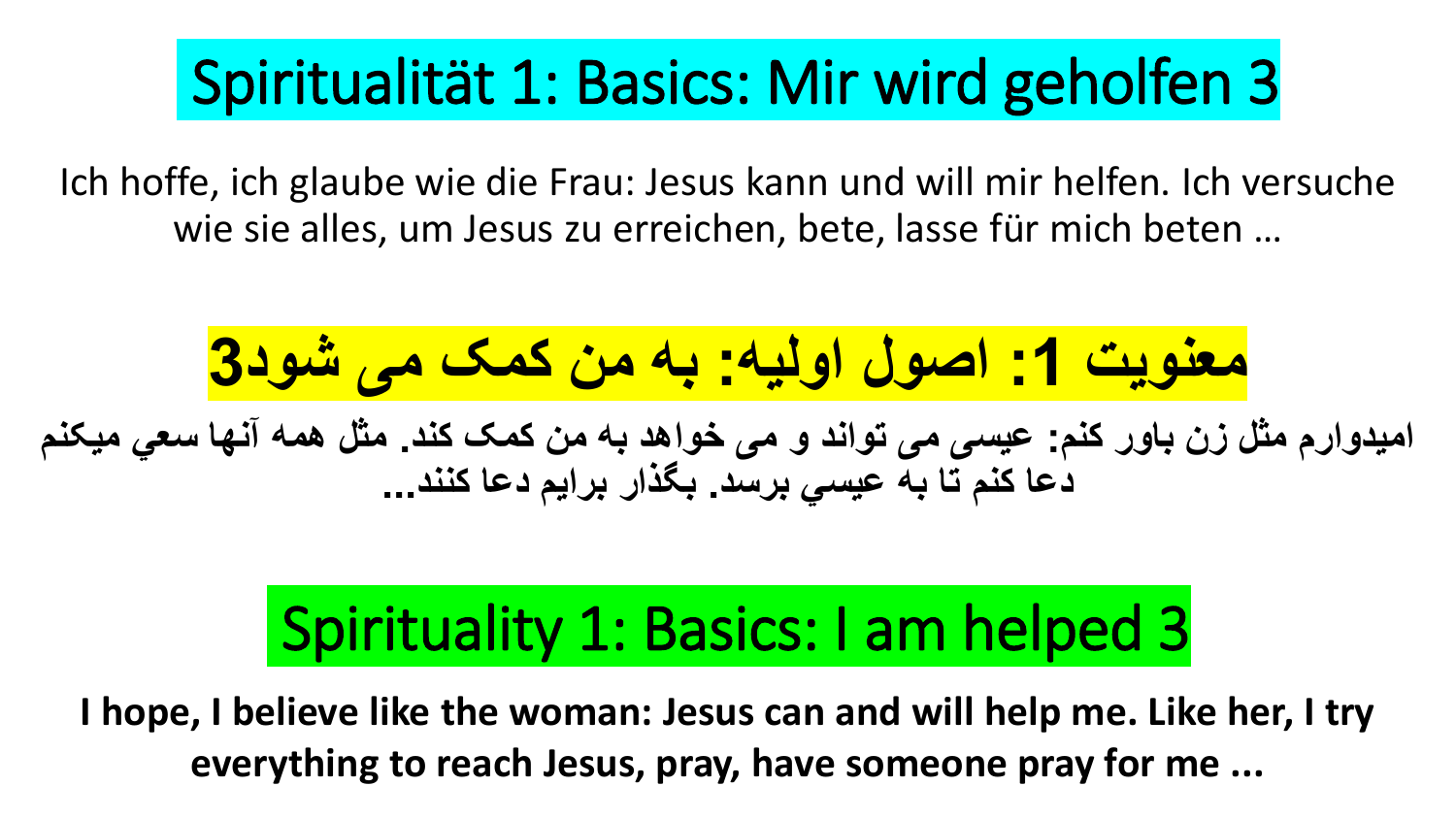**Eine Zeit lang weiß ich nicht, ob Jesus mir tatsächlich hilft. Und dann? Heilt er mich, hilft er mir. Reagiert er auf mein Bitten. Oder warte ich noch auf seine Hilfe?**

**معنویت :1 اصول اولیه: به من کمک می شود4 براي مدتي نمي دانم عیسي در واقع به من کمک میکند یا نه و بعد؟ اگر او مرا شفا دهد، کمکم میکند** 

#### **و به درخواست من جواب میدهد یا من هنوز منتظر کمکش هستم؟**

## Spirituality 1: Basics: I am helped 4

**For a while I don't know if Jesus is actually helping me. And then? Does He heal me, does He help me? Does He respond to my plea? Or am I still waiting for His help?**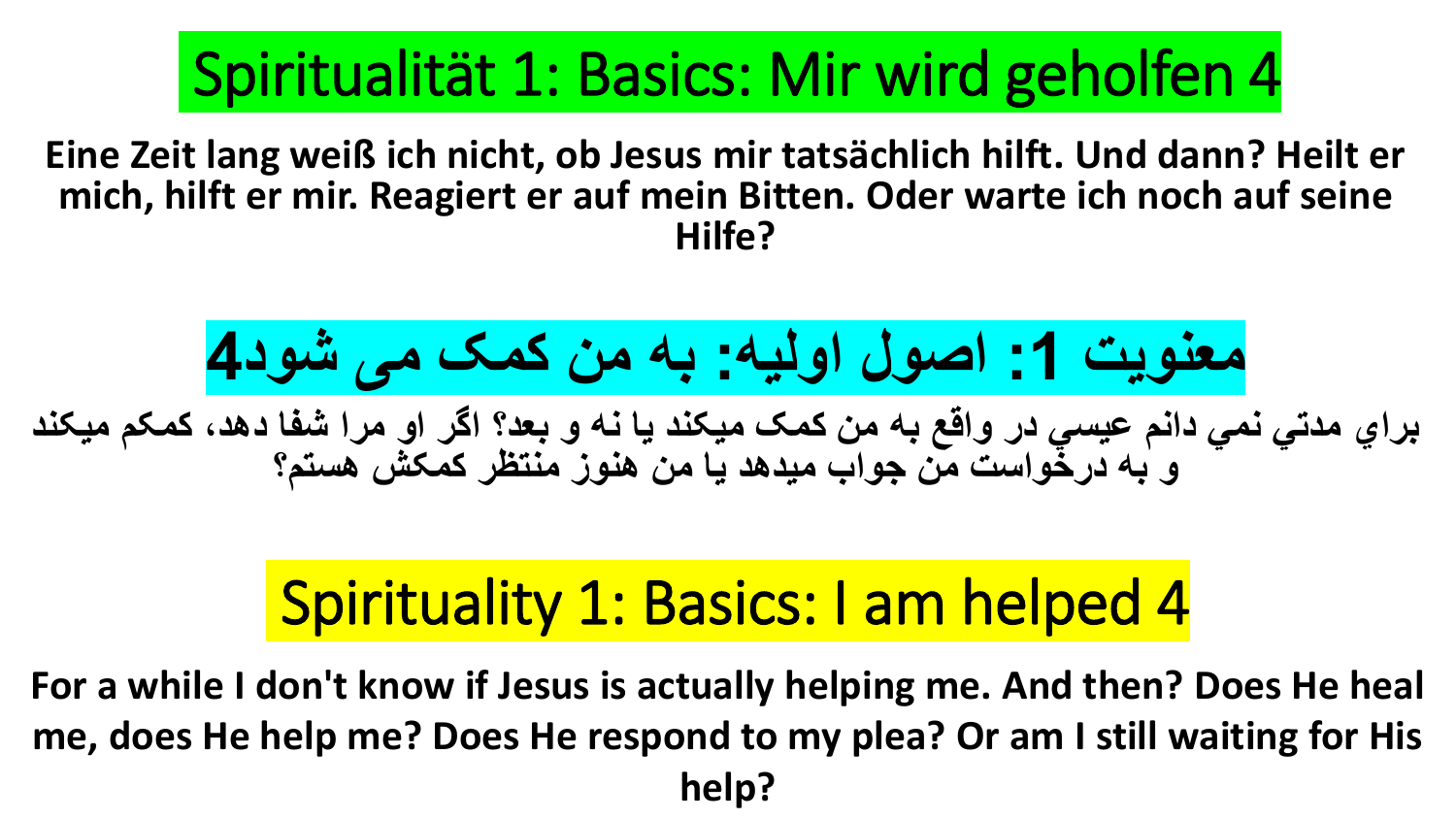**45**.**Jesus immediately insisted that His disciples get into the boat and go ahead [of Him] to the other side to Bethsaida, while He was dismissing the crowd.**

**46**.**And after He said goodbye to them, He went to the mountain to pray.**

**.45عیسی بی درنگ شاگردان خااود را باار آن داشاات تااا در هماااان حاااال کاااه او ماااردم را مارخم می کارد، ساوار قاایق شاااااااوند و پااااااایش از او باااااااه یدا در آن ساااوی د صااا یت ب ریاااا ْ ِ <u></u> بروند. .46پاااااس از رواناااااه کاااااردن ماردم، خاود باه کاوه رفات تاا دعا کند.**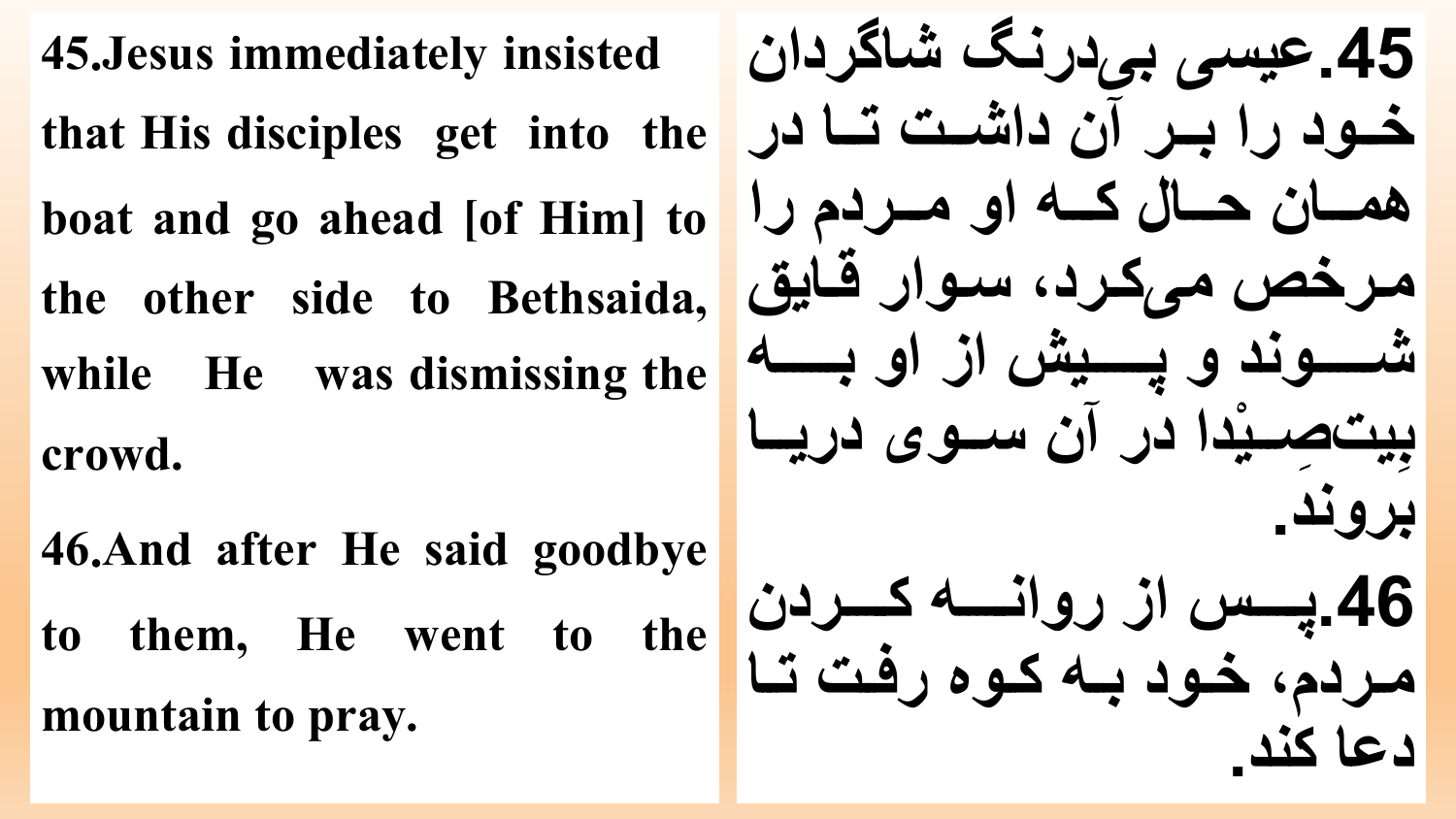**47.Now when evening had come, the boat was in the middle of the sea, and Jesus was alone on the land.**

**48.Seeing the disciples straining at the oars, because the wind was against them, at about the fourth watch of the night (3:00-6:00 a.m.) He came to them, walking on the sea. And [acted as if] He intended to pass by them.**

**49.But when they saw Him walking on the sea, they thought it was a ghost, and cried out [in horror];**

**50.for they all saw Him and were shaken and terrified. But He immediately spoke with them and said, "Take courage! It is I (I AM)! Stop being afraid."**

**51.Then He got into the boat with them, and the wind ceased [as if exhausted by its own activity]; and they were completely overwhelmed,**

47.چـون غـروب شـد، قـايق بــه ميانــهٔ دريــا **رسید و عیسی در خشکی تنها بود. .48دید که شاگردان باه زحمات پاارو می زنناد، زیااارا بااااِد مخاااالف میوزیاااد. در حااادود پااااس چهارم از شب، عیسی گام زنان بر روی آب باه سوی آنان رفت و خواست از کنارشان بگذرد. ما چون شاگردان او را در حال راه رفاتن .49ا بار آب دیدناد، گماان کردناد شابحی اسات. پاس فریاد برآوردند، ماا .50زیارا از دیادن او وحشات کارده بودناد. ا عیسی بی درنگ با ایشان سخن گفت و فرمود: »دل قوی دارید، من هستم. مترسید!« .51سپس نزد ایشان به قایق برآمد و باد فارو نشست. ایشان بی اندازه شگفت زده شده بودند**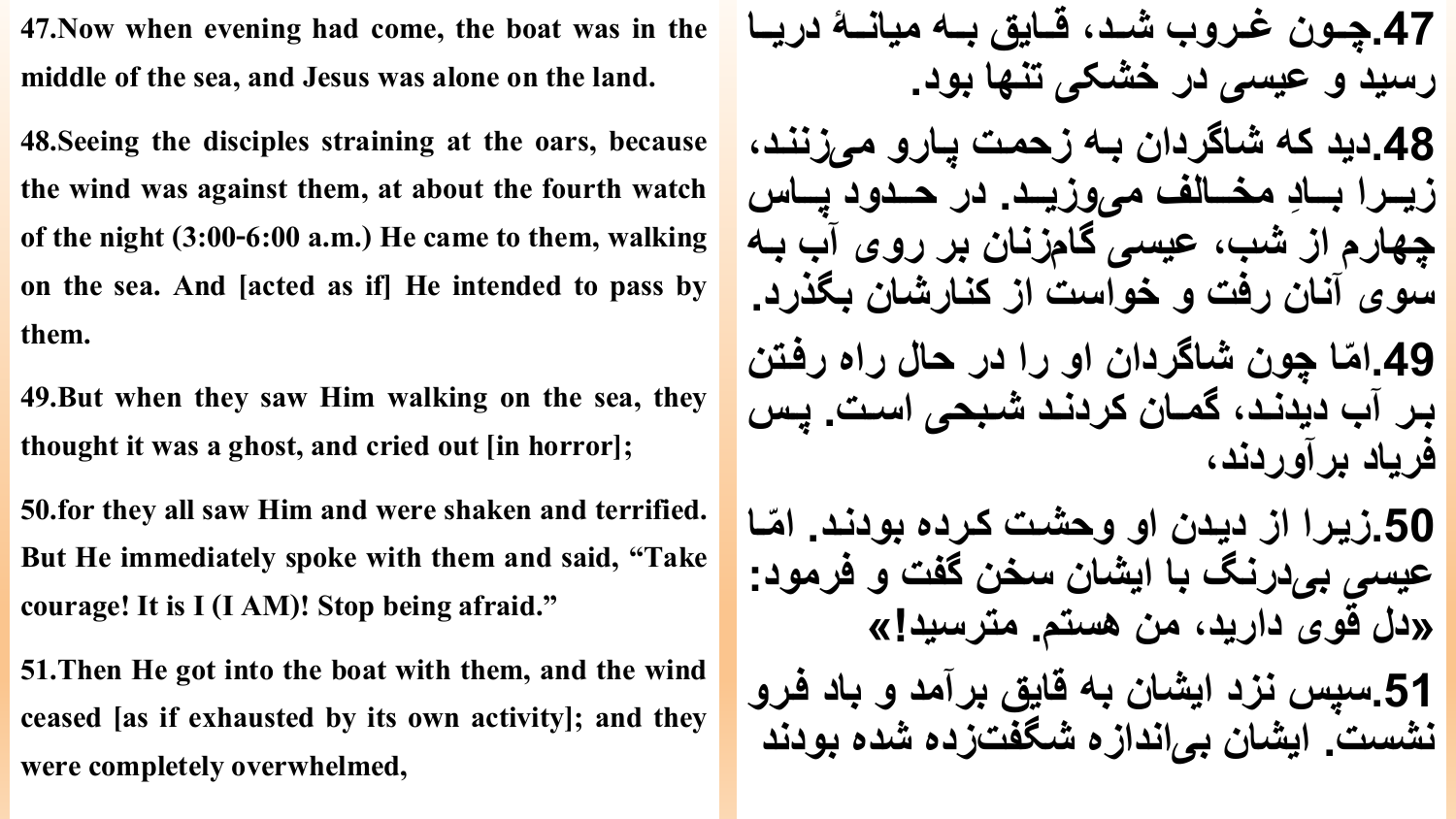**Manchmal gerate ich wie die Jünger mit anderen in eine Notlage, in einen Sturm. Wir rudern und kommen nicht voran. Der Wind bläst uns entgegen.**

**معنویت :1 مبانی: به من کمک می شود 5 گاهی مثل جوانان که با دیگران وارد یک مشکل میشوند من هم وارد طوفان میشوم. ما پارو میزنیم ولی هیچ پیشرفتی نمی کنیم. باد به سمت ما می وزد.** 

#### Spirituality 1: Basics: I am helped 5

**Sometimes, like the disciples, I get into a predicament, into a storm. We row and make no headway. The wind blows against us.**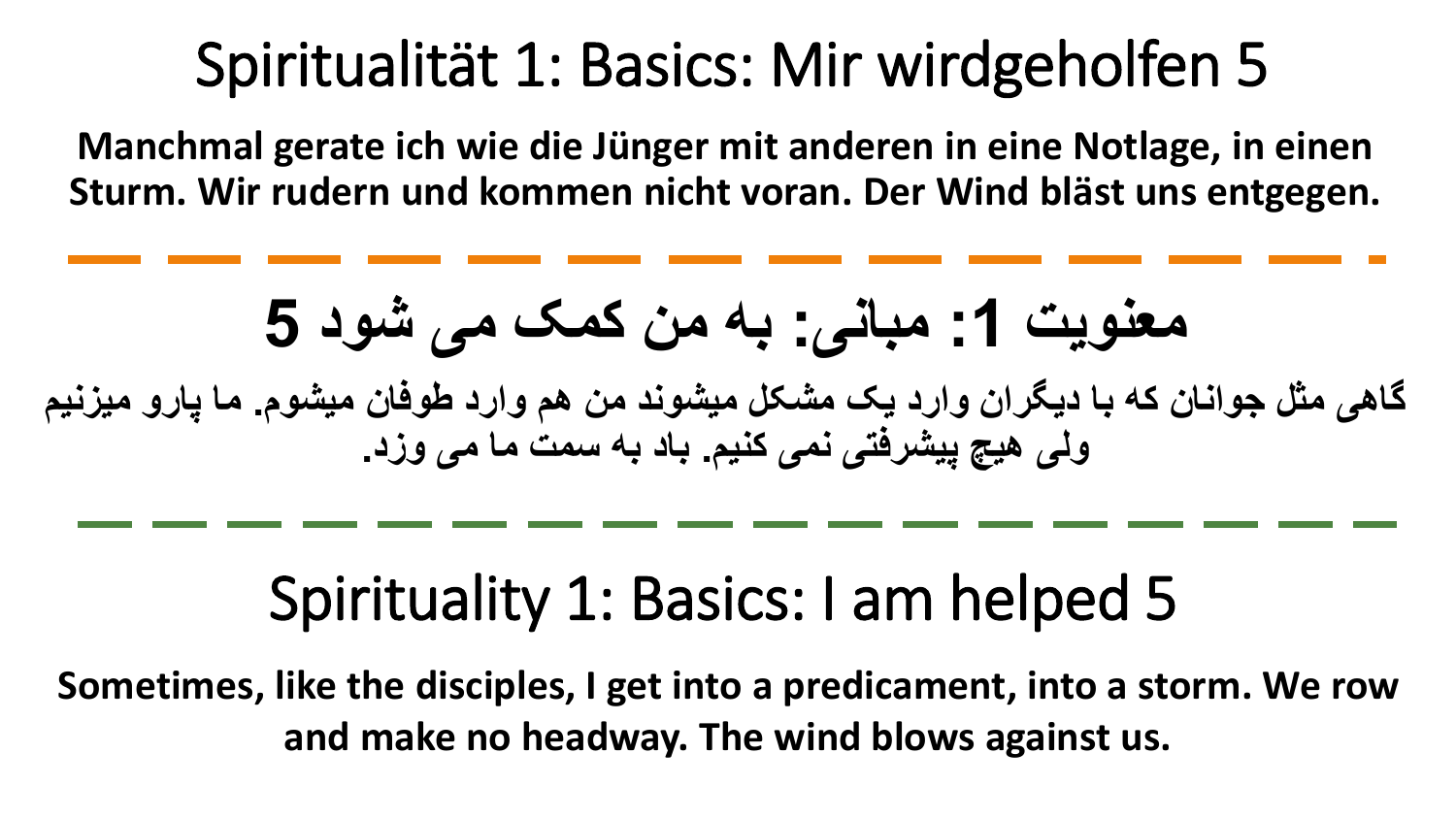**Vielleicht denke ich in dem Sturm wie die Jünger gar nicht daran, Jesus um seine Hilfe zu bitten. Ich bin wie gelähmt.** 



**Maybe in the storm, like the disciples, I don't even think of asking Jesus for His help. I am paralysed.**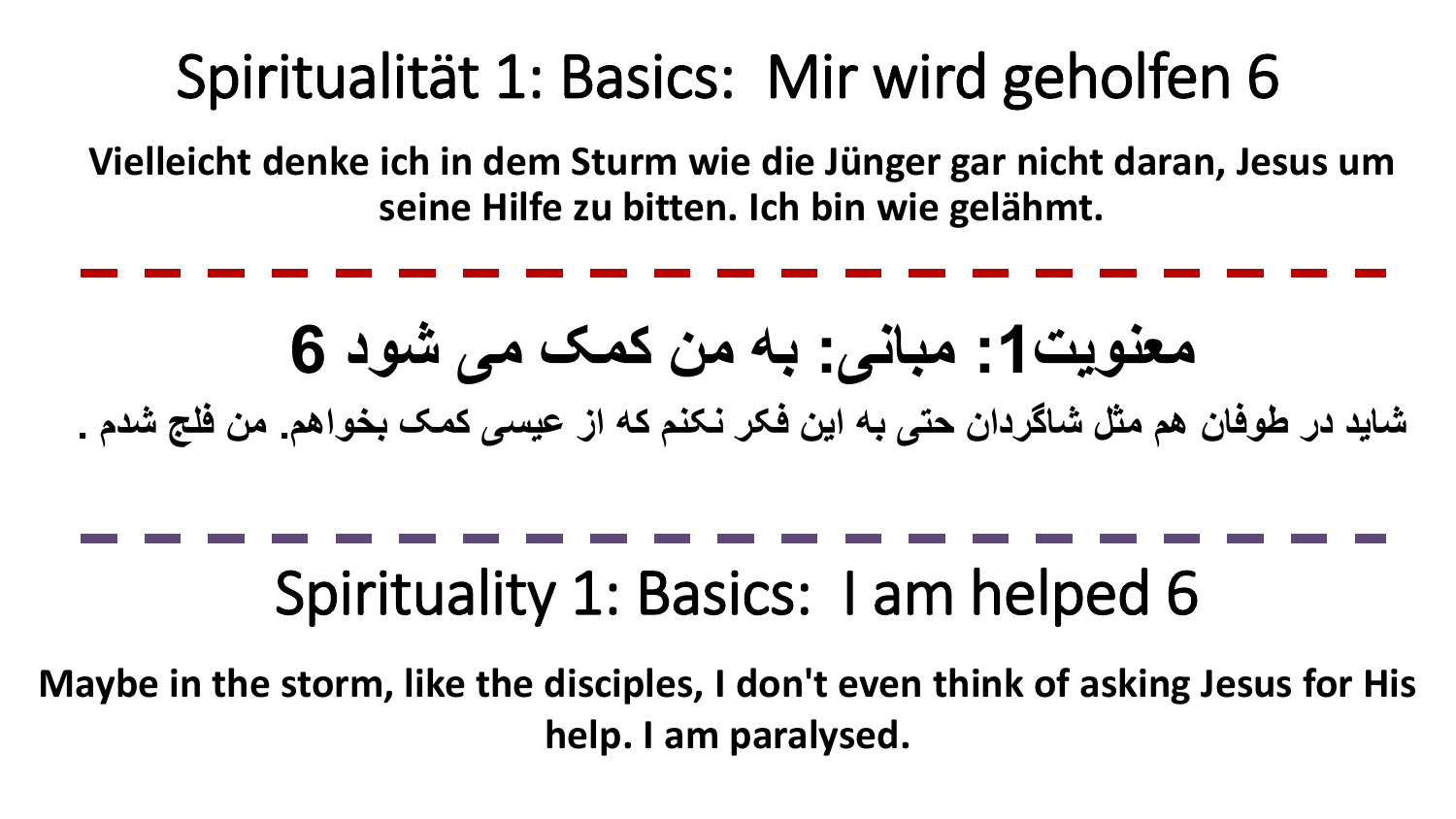Dann ist Jesus da. Der Wind, der uns entgegenstand, legt sich. Das Problem, das uns gequält hat, ist wie weggeblasen oder verblasst langsam. Danke, Jesus.



### Spirituality 1: Basics: I am helped 7

**Then Jesus is there. The wind that was against us dies down. The problem that has been tormenting us is blown away or slowly fades away. Thank you, Jesus.**